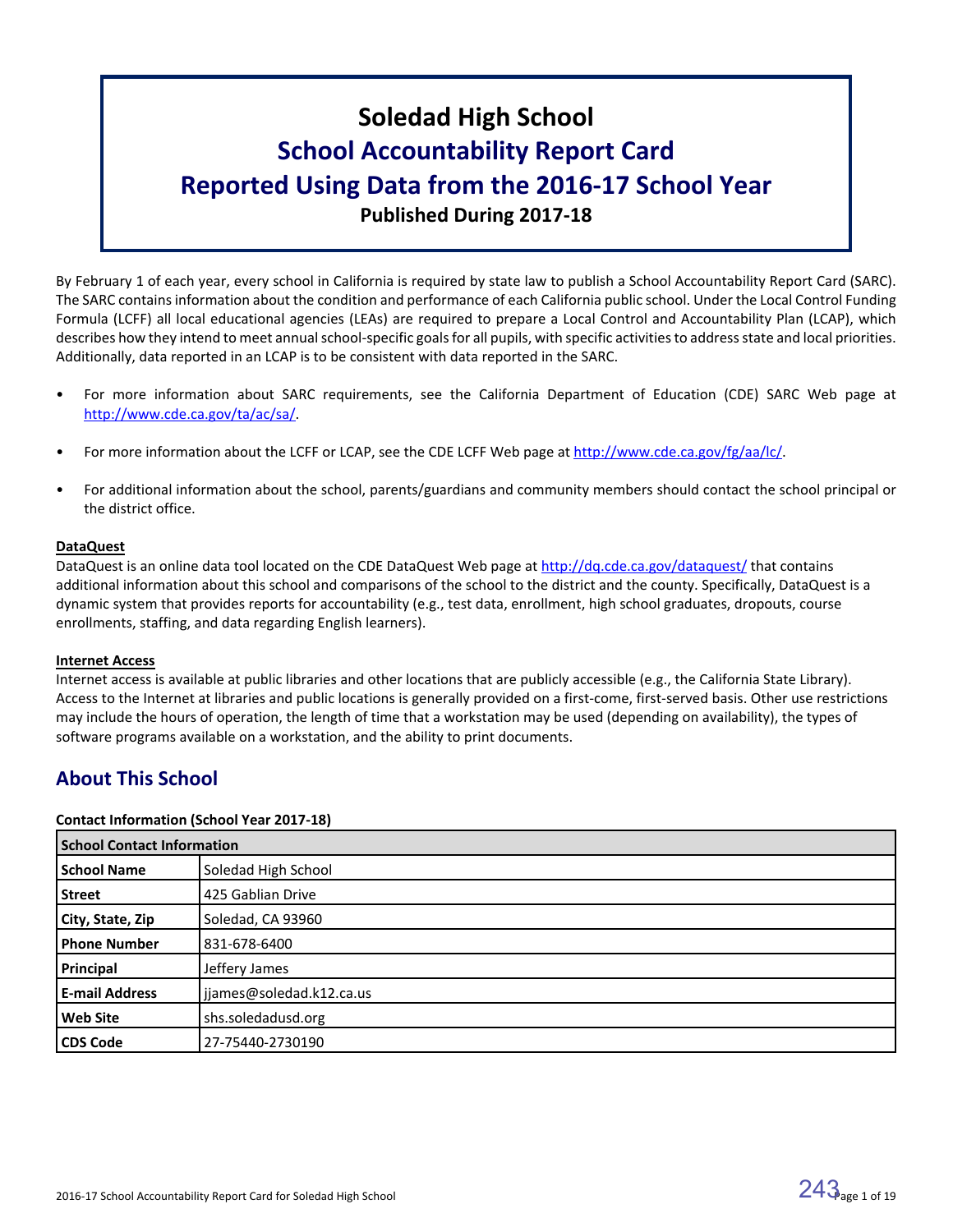| <b>District Contact Information</b> |                                 |  |  |
|-------------------------------------|---------------------------------|--|--|
| <b>District Name</b>                | Soledad Unified School District |  |  |
| <b>Phone Number</b>                 | 831.678.3987                    |  |  |
| Superintendent                      | Timothy J. Vanoli               |  |  |
| <b>E-mail Address</b>               | l tvanoli@soledad.k12.ca.us     |  |  |
| l Web Site                          | http://www.soledadusd.org       |  |  |

### **School Description and Mission Statement (School Year 2017-18)**

#### **Vision**

 The **vision** of Soledad High School is to inspire all students to become life long learners who passionately pursue constructive opportunities as global citizens.

### **Mission**

The **mission** of Soledad High School is to challenge students in a rich and rigorous learning environment that prepares students for college and career readiness while opening doors for growth, opportunity, and global citizenship.

### **Student Learning Outcomes**

**S**trength and Academic Excellence in: Pursuing College and Career Goals -Develop and apply problem solving and critical thinking skills -Present information effectively Expressing creativity in a variety of areas **H**onor and Ethical Responsibilities in: Learning -Use technology appropriately and successfully -Be accountable and reflective learners **S**ervice through Global Citizenship -Contribute to school culture -Work collaboratively -Understand issues of local, state, and international importance

 Soledad High School Facilities were built in three phases. The first phase which opened in August 1999 included four classroom buildings, a multi-purpose room attached to a large gym and athletic facilities, an administrative office building and a large library built for combined use as the high school library and community library for Soledad. In 2001, three other classroom buildings were completed. Each classroom building has four traditional classrooms and two labs. The labs have different purposes depending upon student need.

 We have one computer lab used for graphic arts, one for computer science, and for class drop-in use and before and after school tutoring. Four modular buildings were added in 2015 as a result of the growing student body. We currently have just under 1,500 students.

 If funding is available, we look forward to a new science building in partnership with local a local community college for the opening of the 2017-2018 school year.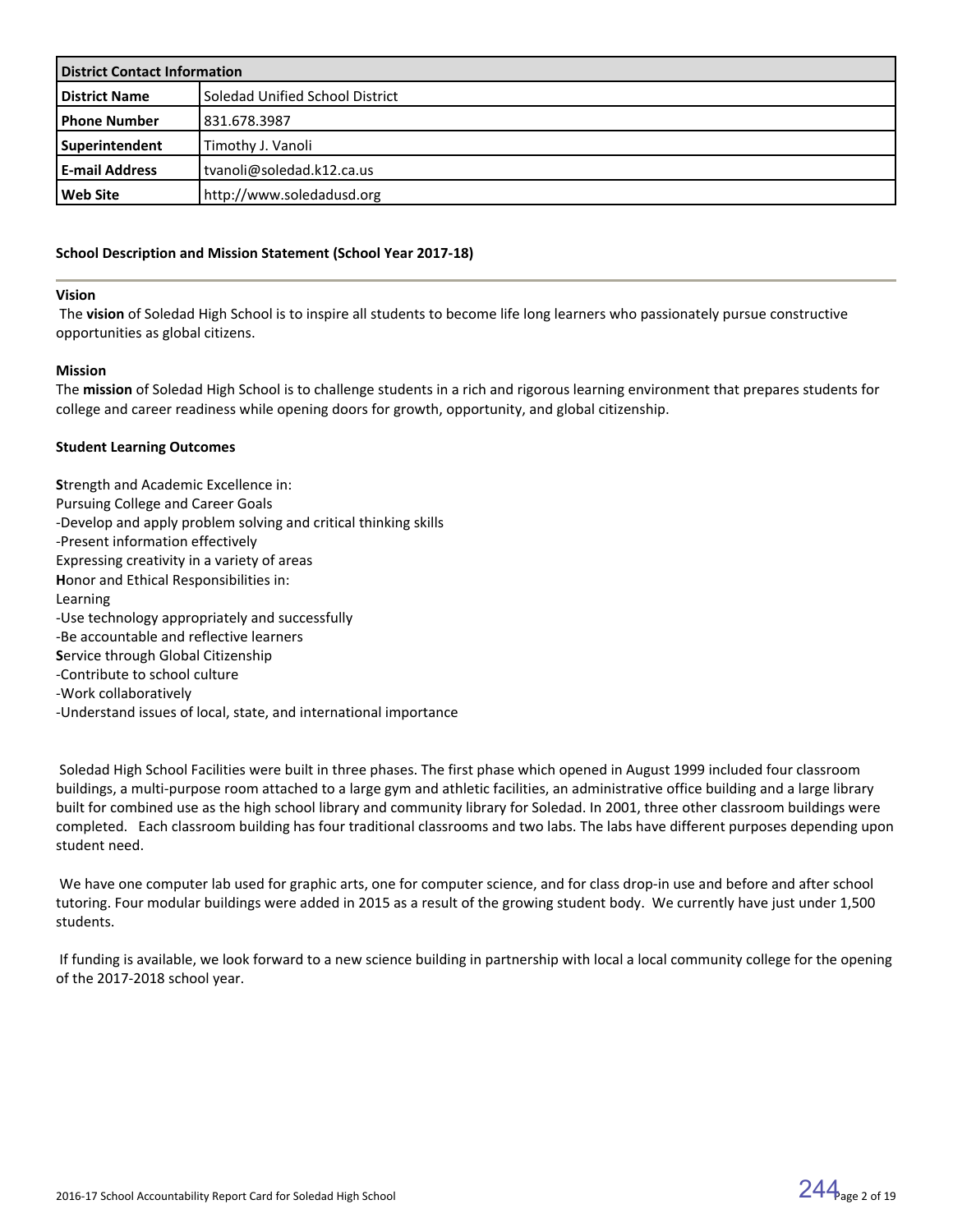### **Student Enrollment by Grade Level (School Year 2016-17)**

| Grade<br>Level   | <b>Number of</b><br><b>Students</b> |
|------------------|-------------------------------------|
|                  |                                     |
| Grade 9          | 401                                 |
| Grade 10         | 387                                 |
| Grade 11         | 351                                 |
| Grade 12         | 326                                 |
| Total Enrollment | 1,465                               |

# **Student Enrollment by Group (School Year 2016-17)**

| <b>Student</b><br>Group                | <b>Percent of</b><br><b>Total Enrollment</b> |
|----------------------------------------|----------------------------------------------|
| <b>Black or African American</b>       | 0.5                                          |
| American Indian or Alaska Native       | 0.3                                          |
| Asian                                  | 0.5                                          |
| <b>Filipino</b>                        | 0.8                                          |
| <b>Hispanic or Latino</b>              | 94.9                                         |
| Native Hawaiian or Pacific Islander    | 0.3                                          |
| White                                  | 2.4                                          |
| <b>Two or More Races</b>               | 0.3                                          |
| <b>Socioeconomically Disadvantaged</b> | 87.2                                         |
| <b>English Learners</b>                | 20.2                                         |
| <b>Students with Disabilities</b>      | 10.1                                         |
| <b>Foster Youth</b>                    | 0.3                                          |

# **A. Conditions of Learning**

# **State Priority: Basic**

The SARC provides the following information relevant to the State priority: Basic (Priority 1):

- Degree to which teachers are appropriately assigned and fully credentialed in the subject area and for the pupils they are teaching;
- Pupils have access to standards-aligned instructional materials; and
- School facilities are maintained in good repair.

# **Teacher Credentials**

|                                                                    |         | <b>District</b> |         |         |
|--------------------------------------------------------------------|---------|-----------------|---------|---------|
| <b>Teachers</b>                                                    | 2015-16 | 2016-17         | 2017-18 | 2017-18 |
| l With Full Credential                                             | 48      | 56.5            | 58      | 198     |
| l Without Full Credential                                          | 11      |                 |         | 15      |
| Teaching Outside Subject Area of Competence (with full credential) |         |                 |         |         |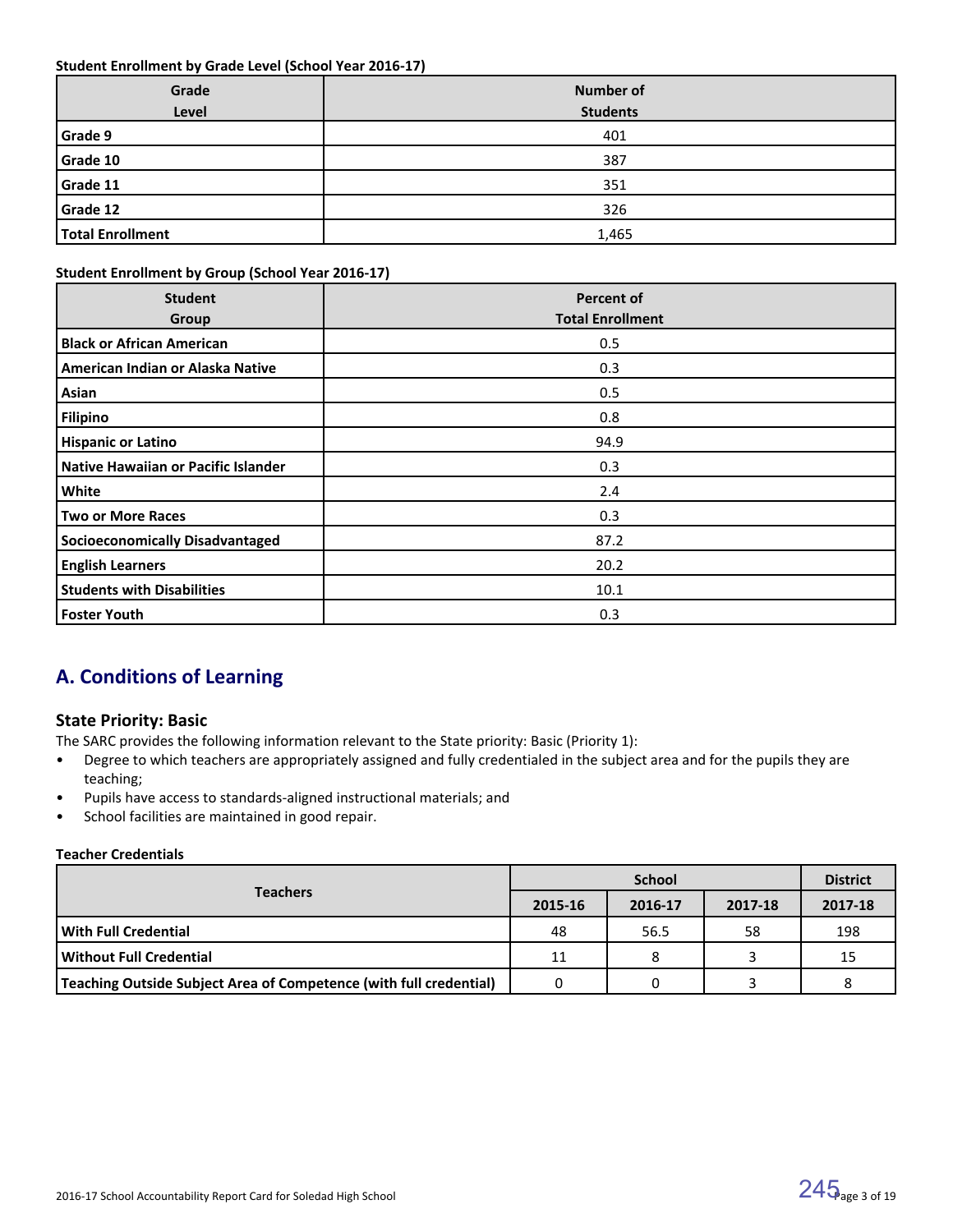# **Teacher Misassignments and Vacant Teacher Positions**

| <b>Indicator</b>                                      | 2015-16 | 2016-17 | 2017-18 |
|-------------------------------------------------------|---------|---------|---------|
| <b>Misassignments of Teachers of English Learners</b> |         |         |         |
| Total Teacher Misassignments *                        |         |         |         |
| Vacant Teacher Positions                              |         |         |         |

Note: "Misassignments" refers to the number of positions filled by teachers who lack legal authorization to teach that grade level, subject area, student group, etc.

\* Total Teacher Misassignments includes the number of Misassignments of Teachers of English Learners.

### **Quality, Currency, Availability of Textbooks and Instructional Materials (School Year 2017-18)**

### **Year and month in which data were collected:** June & July, 2017

Every student has a textbook that is in good condition and consistent with the content and cycles of the curriculum frameworks adopted by the State Board of Education. \*Some of the core subjects have more than one date of adoptions because of the different textbooks needed for various courses offered.

| <b>Subject</b>               | Textbooks and Instructional Materials/<br><b>Year of Adoption</b>                                                                                                                                                                                                                                                                                                                                                                                                                                                                                                                                                                                                                                | From<br><b>Most Recent</b><br><b>Adoption?</b> | <b>Percent of Students</b><br><b>Lacking Own</b><br><b>Assigned Copy</b> |
|------------------------------|--------------------------------------------------------------------------------------------------------------------------------------------------------------------------------------------------------------------------------------------------------------------------------------------------------------------------------------------------------------------------------------------------------------------------------------------------------------------------------------------------------------------------------------------------------------------------------------------------------------------------------------------------------------------------------------------------|------------------------------------------------|--------------------------------------------------------------------------|
| <b>Reading/Language Arts</b> | 2016 - All students are provided an individual<br>textbook or instructional material as determined by<br>verification from Aeries Database -June 2017. All<br>textbooks are state-adopted and standards-based.<br>English 9-12: California Collections 2017 - Program 2<br>with ELD published by Houghton Mifflin Harcourt.<br>Intervention 2017-Houghton Mifflin Hartcourt READ<br>180 CA Universal ELA/ELD for Grades 9.                                                                                                                                                                                                                                                                       | Yes                                            | 0%                                                                       |
| <b>Mathematics</b>           | 2013- Integrated Math One Secondary Mathematics<br>- Published by Math Vision Project. 2014- Integrated<br>Math Two Secondary Mathematics - Published by<br>Math Vision Project. 2016- Integrated Math One and<br>Two Honors Secondary Mathematics, Integrated<br>Math Three and Integrated Math Three Honors -<br>Published by Math Vision Project. All students are<br>provided an individual textbook or instructional<br>material as determined by verification from Aeries<br>Database - June 2017, 2014- AP Statistics: The<br>Practices of Statistics - Published by MPS. 2015-AP<br>Edition Calculus of a Single Variable 10e - Published<br>by Cengage.                                 | Yes                                            | 0%                                                                       |
| <b>Science</b>               | *1998, 2005, 2007-All students are provided an<br>individual textbook or instructional material as<br>determined by verification from Aeries Database -<br>June 2017. All textbooks are state-adopted and<br>standards-based. Earth Science - "The Science of<br>Earth Systems", Thompson-Del Mar; Biology -<br>"Biology: The Dynamics of Life", Glencoe/McGraw-<br>Hill; Chemistry - "World of Chemistry", California<br>Edition, McDougal Littell; Physics - "Physics: Algebra<br>Trig", Brooks/Cole; "Physics: Principles & Problems",<br>Glencoe/McGraw-Hill. 2011- Anatomy and<br>Physiology- McGraw-Hill Education Group, The<br>Biological Approach AgriScience, 4th Edition,<br>Cengage. | Yes                                            | 0%                                                                       |

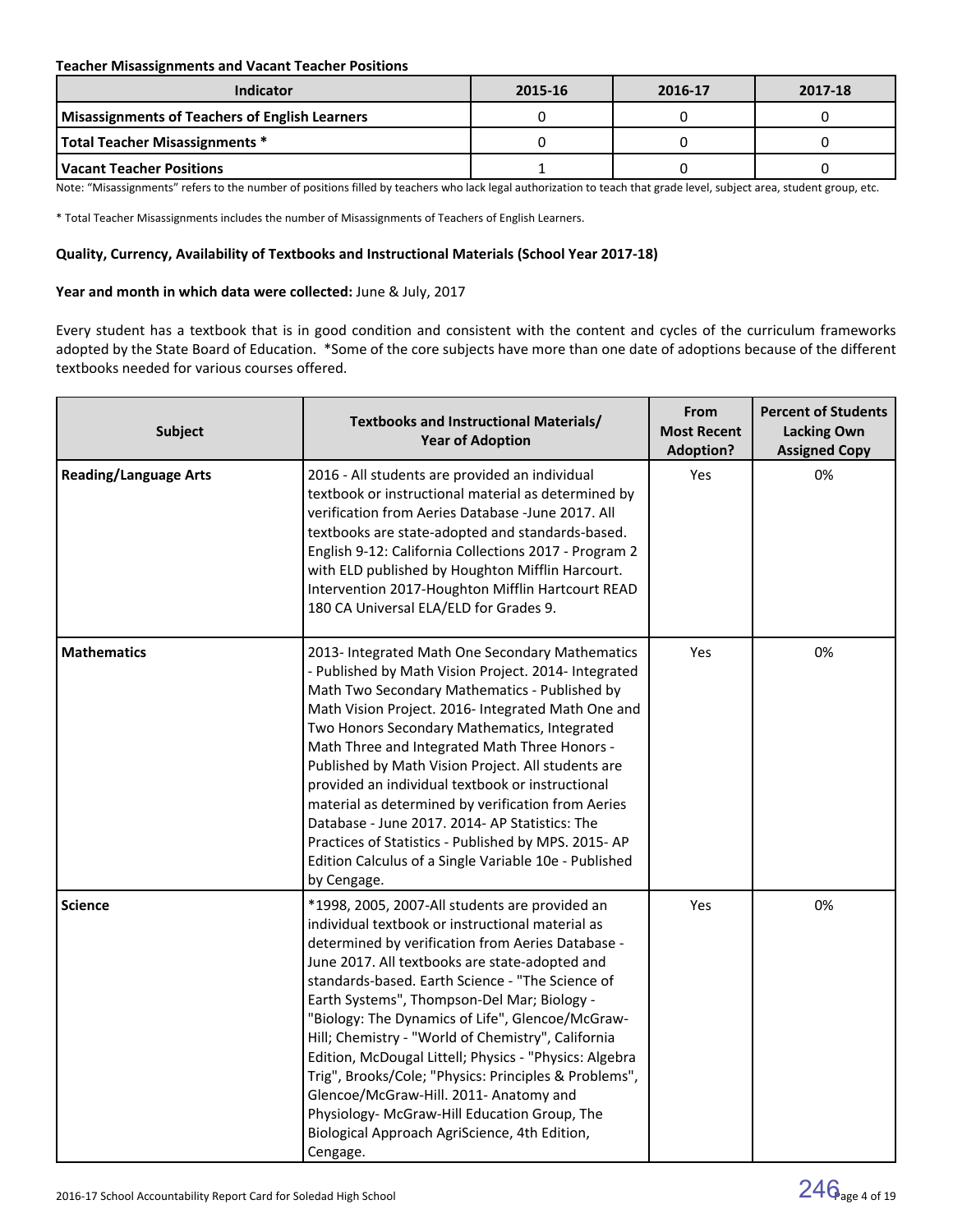| <b>Subject</b>                                                        | Textbooks and Instructional Materials/<br><b>Year of Adoption</b>                                                                                                                                                                                                                                                                                                                                                                                                                                                                                                                                                                                                                                                                                                                                   | From<br><b>Most Recent</b><br><b>Adoption?</b> | <b>Percent of Students</b><br><b>Lacking Own</b><br><b>Assigned Copy</b> |
|-----------------------------------------------------------------------|-----------------------------------------------------------------------------------------------------------------------------------------------------------------------------------------------------------------------------------------------------------------------------------------------------------------------------------------------------------------------------------------------------------------------------------------------------------------------------------------------------------------------------------------------------------------------------------------------------------------------------------------------------------------------------------------------------------------------------------------------------------------------------------------------------|------------------------------------------------|--------------------------------------------------------------------------|
| <b>History-Social Science</b>                                         | *1998-2001, - All students are provided an individual<br>textbook or instructional material as determined by<br>verification from Aeries Database - June 2017. All<br>textbooks are state-adopted and standards-based.<br>World History - "Modern World History: Patterns of<br>Interaction", McDougal Littell; U.S. History - "The<br>Americans - Reconstruction Through the 20th<br>Century", McDougal Littell; U.S. Goverment "United<br>States Government: Democracy in Action",<br>Glencoe/McGraw Hill; Economics - "Economics:<br>Principles; Practices", Glencoe/McGraw-Hill. 2008-<br>AP Government in America 13th Edition- Published<br>by Addison, Wesley, Longman, 2014- America's<br>History AP - Published by MPS.                                                                    | Yes                                            | 0%                                                                       |
| <b>Foreign Language</b>                                               | 2011 and 2012- All students are provided an<br>individual textbook or instructional material as<br>determined by verification from Aeries Database -<br>2017. All textbooks are state-adopted and standards-<br>based.<br>Spanish - "Buen Viaje 1", Level 1, "Buen Viaje 2",<br>Level 2, and "Buen Viaje 3", Level 3,<br>Glencoe/McGraw-Hill; French - "Bon Voyage 1",<br>Level 1, "Bon Voyage 2", Level 2, "Bon Voyage 3",<br>Level 3, Glencoe/McGraw-Hill; Spanish for Native<br>Speakers - "Nuestro Mundo", McDougal Littell;<br>Spanish for Native Speakers - "Tu Mundo",<br>McDougal Littell. Abriendo Paso Gramatica and<br>Abriendo Paso Temas y Lecturas, Abriendo Paso<br>Lectura - Pearson Education, Inc., Abriendo Puertas:<br>Tomo 1 and Abriendo Puertas Tomo 2 - McDougal<br>Littell | Yes                                            | 0%                                                                       |
| <b>Health</b>                                                         | 2015- All students are provided an e-book and the<br>teachers have classroom sets. Instructional material<br>as determined by verification from Aeries Database -<br>June 2017. All textbooks are state-adopted and<br>standards-based. Glencoe Health.                                                                                                                                                                                                                                                                                                                                                                                                                                                                                                                                             | Yes                                            | 0%                                                                       |
| <b>Visual and Performing Arts</b>                                     | *1999-2007- All students are provided an individual<br>textbook or instructional material as determined by<br>verification from Aeries Database - June 2017. All<br>textbooks are state-adopted and standards-based.<br>Art 1-2-3-4- "Art in Focus", Glencoe/McGraw-Hill;<br>Photography - "Photography" - Ninth Edition,<br>Pearson/Prentice Hall.                                                                                                                                                                                                                                                                                                                                                                                                                                                 | Yes                                            | 0%                                                                       |
| <b>Science Laboratory Equipment</b><br>$\left($ grades 9-12 $\right)$ | 1998- All students have complete access to Science<br>Laboratory Equipment.                                                                                                                                                                                                                                                                                                                                                                                                                                                                                                                                                                                                                                                                                                                         | Yes                                            | 0%                                                                       |

# **School Facility Conditions and Planned Improvements (Most Recent Year)**

Soledad High School is in its 19th //chool year of operation. The school has more than 60 classrooms, including four computer labs, three science labs, a full wood shop, band room, naval junior reserve officer training corps (NJROTC) building, multi-purpose room,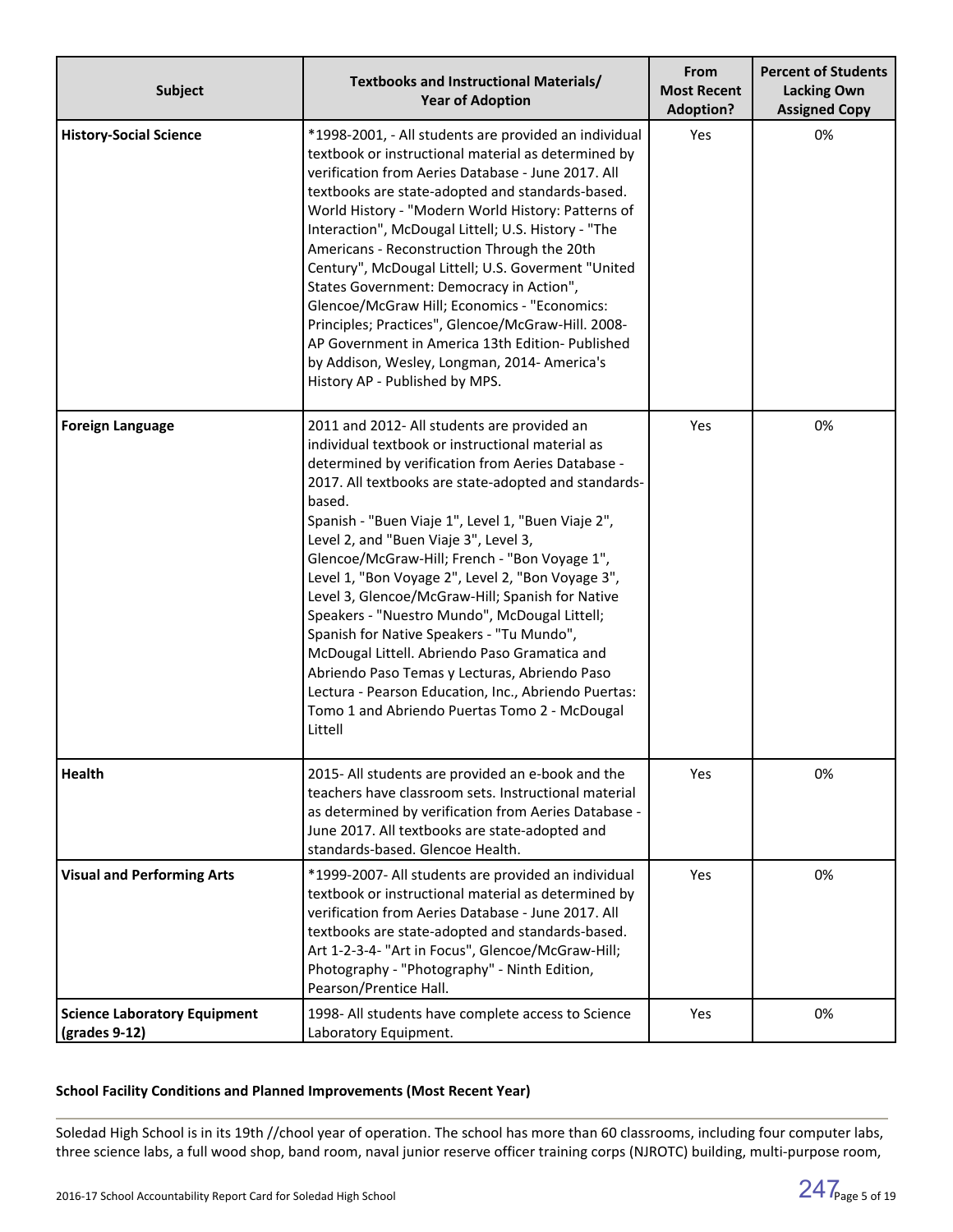gym, PE locker rooms, and a weight room. //

 Five new portable classrooms were installed over the summer of 2012. All students are housed in classrooms designed for instructional use, and another four portable buildings were added during the summer of 2015. Soledad High School's available instructional space meets current needs. Five of the seven multiple classroom buildings are permanent structures. Two other buildings along with the NJROTC building are

modular, but have been enhanced with cement foundations, stucco walls, base tiles and tiled roofs to add to the aesthetic appeal as well as the functional life of the buildings. As our student population grows each year and we are currently just under 1,500 students we look forwarding to adding new buildings in the near future.

 All classrooms at Soledad High School are connected to a local area network with Internet access. Soledad High School benefits from having as its school library the Monterey County free branch and includes an additional computer lab of 16 computers.

 All teachers have MacBook Air computer work stations and ipads. All students have ipads.

 Custodial and maintenance staffs do an excellent job in the up keep of the high school. Thus, the school has maintained its new look. There is one-day custodian and three night custodians assigned to the school. The evening custodians are responsible for the classroom cleaning. All buildings are equipped with one boys and one girls restrooms. Classrooms and restrooms are cleaned regularly.

 One assistant principal works with a lead custodian to ensure a clean and safe school. The district's policy to address any areas of concern within the facility is to submit a work order to the maintenance, operations, and transportation (MOT) department and the MOT department addresses the issues in a timely fashion. Safety issues are addressed immediately.

Williams Lawsuit was done completed on 9/8/2017 and Facilities inspection was done on 4/14/2017.

# **School Facility Good Repair Status (Most Recent Year)**

- Using the **most recently collected** FIT data (or equivalent), provide the following:
	- Determination of repair status for systems listed
	- Description of any needed maintenance to ensure good repair
	- The year and month in which the data were collected
	- The overall rating

| <b>School Facility Good Repair Status (Most Recent Year)</b><br>Year and month of the most recent FIT report: 04/14/2017 |                      |      |      |                                                                                                              |  |  |  |
|--------------------------------------------------------------------------------------------------------------------------|----------------------|------|------|--------------------------------------------------------------------------------------------------------------|--|--|--|
|                                                                                                                          | <b>Repair Status</b> |      |      | <b>Repair Needed and</b>                                                                                     |  |  |  |
| <b>System Inspected</b>                                                                                                  | Good                 | Fair | Poor | <b>Action Taken or Planned</b>                                                                               |  |  |  |
| <b>Systems:</b> Gas Leaks, Mechanical/HVAC,<br>l Sewer                                                                   | Χ                    |      |      | Boy's RR A/C vent is broken- Repaired 8/22/17<br>Snack Bar Exhaust fan cover is missing- Repaired<br>8/22/17 |  |  |  |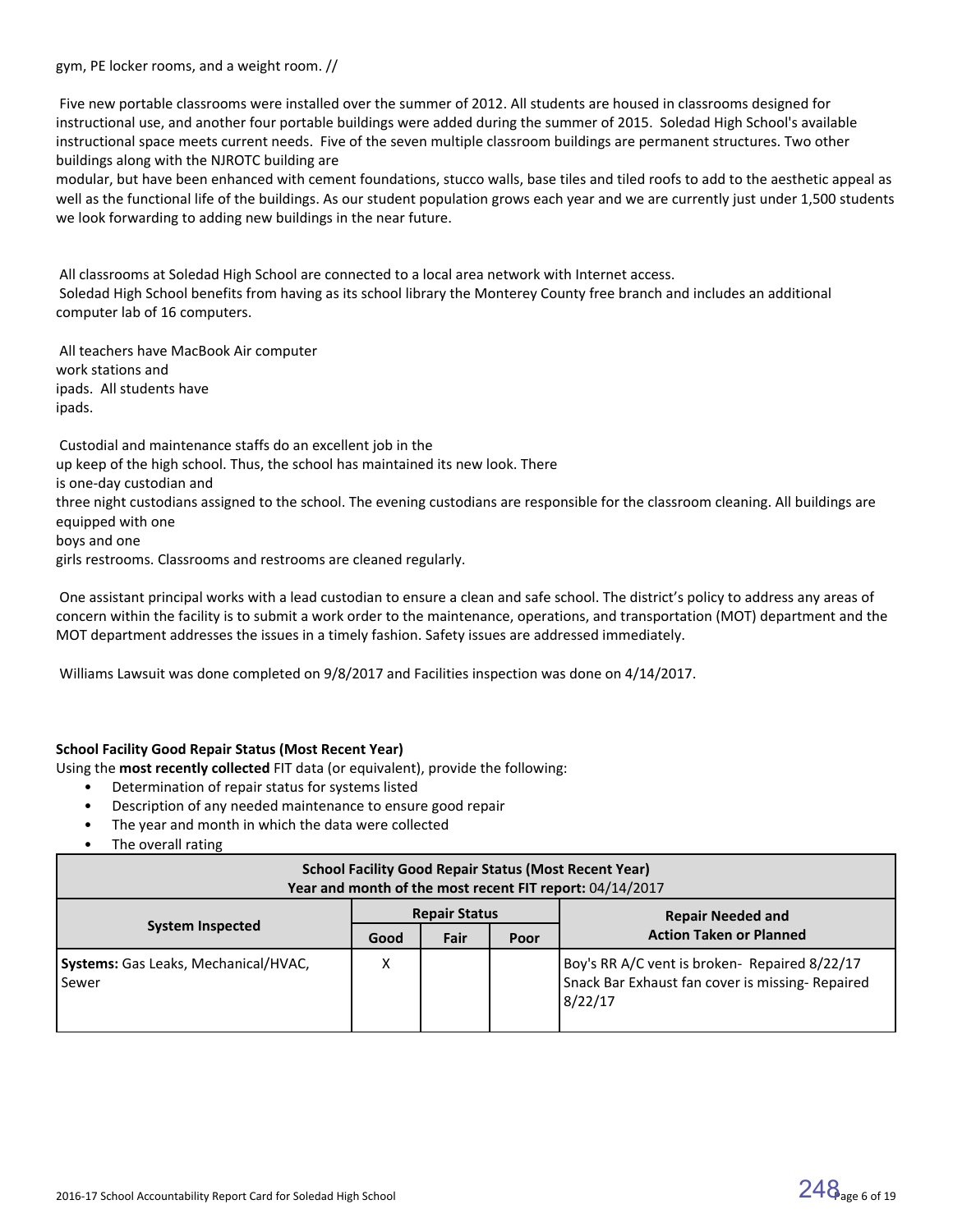| <b>School Facility Good Repair Status (Most Recent Year)</b><br>Year and month of the most recent FIT report: 04/14/2017 |      |                              |      |                                                                                                                                                                                                                                                                                                                                                                                                                                                                                                                                                                                                                                                                                                                                                                                                                                                                                                                                                                                                                                                                                                                                                                                                                                                                                                                                                                                                                                                                                                                                                                                                                                                                                                                                                                                                                                                                                                                                                                                                                               |  |  |  |
|--------------------------------------------------------------------------------------------------------------------------|------|------------------------------|------|-------------------------------------------------------------------------------------------------------------------------------------------------------------------------------------------------------------------------------------------------------------------------------------------------------------------------------------------------------------------------------------------------------------------------------------------------------------------------------------------------------------------------------------------------------------------------------------------------------------------------------------------------------------------------------------------------------------------------------------------------------------------------------------------------------------------------------------------------------------------------------------------------------------------------------------------------------------------------------------------------------------------------------------------------------------------------------------------------------------------------------------------------------------------------------------------------------------------------------------------------------------------------------------------------------------------------------------------------------------------------------------------------------------------------------------------------------------------------------------------------------------------------------------------------------------------------------------------------------------------------------------------------------------------------------------------------------------------------------------------------------------------------------------------------------------------------------------------------------------------------------------------------------------------------------------------------------------------------------------------------------------------------------|--|--|--|
| <b>System Inspected</b>                                                                                                  | Good | <b>Repair Status</b><br>Fair | Poor | <b>Repair Needed and</b><br><b>Action Taken or Planned</b>                                                                                                                                                                                                                                                                                                                                                                                                                                                                                                                                                                                                                                                                                                                                                                                                                                                                                                                                                                                                                                                                                                                                                                                                                                                                                                                                                                                                                                                                                                                                                                                                                                                                                                                                                                                                                                                                                                                                                                    |  |  |  |
| <b>Interior: Interior Surfaces</b>                                                                                       |      | X                            |      | Principal Water stain ceiling tiles at entry-repaired<br>9/21/17<br>Office 1 Water stain ceiling tiles-repaired 9/21/17<br>Office 1 Water stain ceiling tiles in hallway-<br>repaired 9/21/17<br>Office 2 Water stain ceiling tiles-repaired 9/21/17<br>Attendance Office Water stain ceiling tiles-<br>repaired 9/21/17<br>Book Storage Water stain ceiling tiles -Repaired<br>8/25/17<br>Text Book Water stain ceiling tiles- Repaired<br>9/21/07<br>Comp Lab Water stain ceiling tiles- repaired<br>0921/2017<br>Librarian Office Water stain ceiling tiles in hallway-<br>Repaired 9/21/17<br>Workroom Water stain ceiling tiles throughout-<br>Repaired 9/21/17<br>RM 402 Carpet has waves, worn at whiteboard,<br>trip hazard<br>RM 403 Carpet has waves, worn<br>RM 407A Water stain ceiling tiles- Repaired<br>9/21/17<br>RM 404 Carpet has waves, trip hazard<br>Kitchen Ceiling tile is missing at serving line-<br>Repaired 6/20/17<br>Band Room Carpet has waves, trip hazard<br>Band Room Ceiling tile is loose<br>Gym Ceiling tiles are loose- Repaired 8/22/17<br>Gym Ceiling tiles have holes- Repaired 8/22/17<br>Boy's Locker Room Locker are broken, injury<br>hazard-Repaired 8/10/17<br>Storage Area Water stain ceiling tiles-Repaired<br>9/21/17<br>Testing A/B Office Carpet is torn and worn<br>Testing A/B Office Water stain ceiling tiles in<br>hallway-Repaired 9/21/17<br>RM 602 Rubber molding is missing on wall-<br>Repaired 8/8/17<br>RM 503 Water stain ceiling tiles- Repaired 9/21/17<br>RM 503<br>Ceiling tile is cracked- Repaired 8/8/17 RM 503<br>Men's RR Floor tiles are cracked at entry<br>RM 305 Carpet has waves, torn, trip hazard<br>RM 306 Water stain ceiling tiles above clock-<br>Repaired 9/21/17<br>RM 306 Carpet has waves and worn, trip hazard<br>Bldg 1000 / RM 1006 Water stain ceiling tiles-<br>Repaired 9/21/17<br>RM 1102 Water stain ceiling tiles- Repaired<br>9/21/17<br>P-G Water stain ceiling tiles- Repaired 9/21/17<br>P-G Carpet is stained and worn |  |  |  |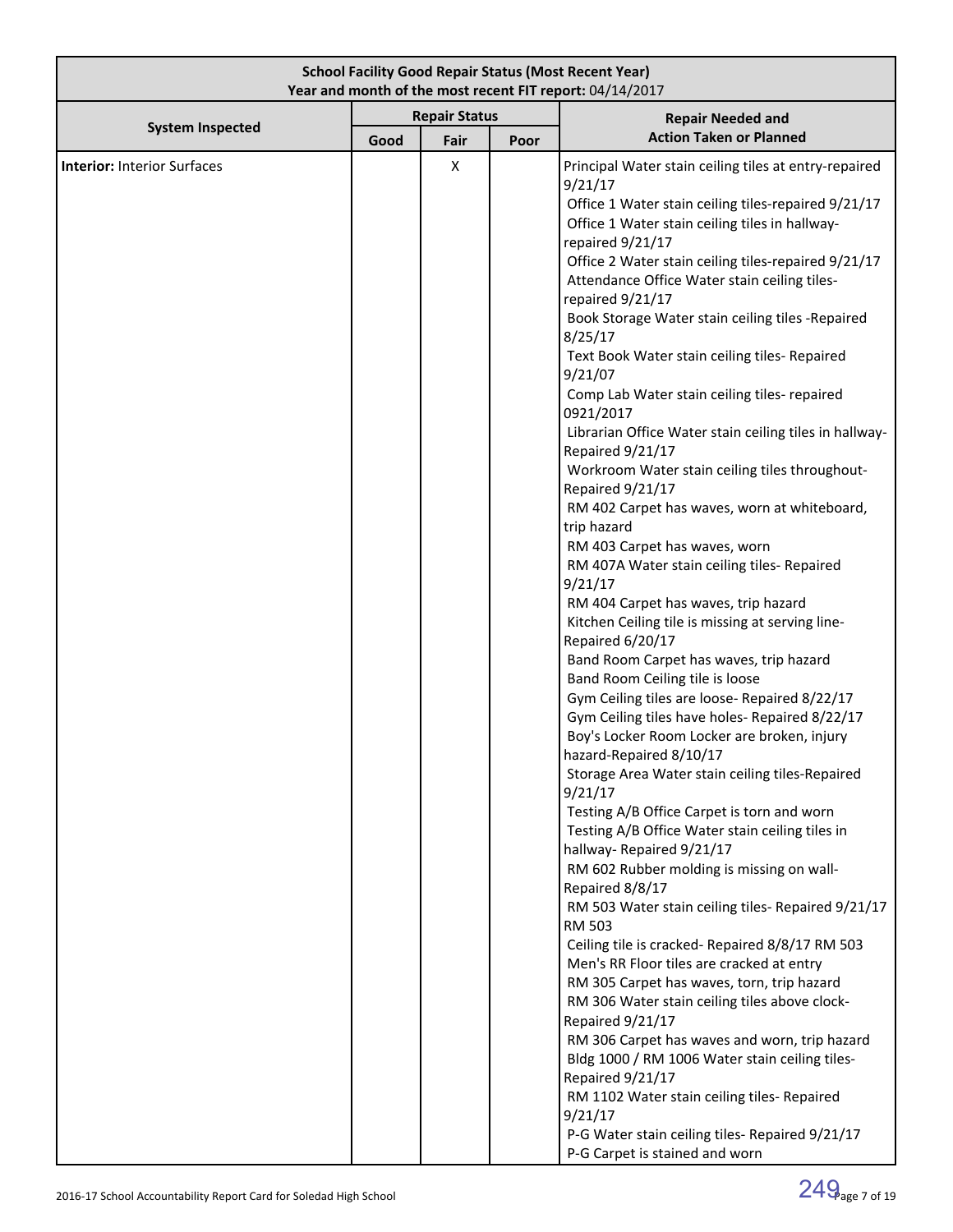| <b>School Facility Good Repair Status (Most Recent Year)</b><br>Year and month of the most recent FIT report: 04/14/2017 |                                              |   |  |                                                                                                                                                                                                                                                                                                                                                                                                                                                                                                                                                                                                                                                                                                                                                                                                                                                                                                                     |
|--------------------------------------------------------------------------------------------------------------------------|----------------------------------------------|---|--|---------------------------------------------------------------------------------------------------------------------------------------------------------------------------------------------------------------------------------------------------------------------------------------------------------------------------------------------------------------------------------------------------------------------------------------------------------------------------------------------------------------------------------------------------------------------------------------------------------------------------------------------------------------------------------------------------------------------------------------------------------------------------------------------------------------------------------------------------------------------------------------------------------------------|
| <b>System Inspected</b>                                                                                                  | <b>Repair Status</b><br>Poor<br>Good<br>Fair |   |  | <b>Repair Needed and</b><br><b>Action Taken or Planned</b>                                                                                                                                                                                                                                                                                                                                                                                                                                                                                                                                                                                                                                                                                                                                                                                                                                                          |
|                                                                                                                          |                                              |   |  | P-F Water stain ceiling tiles- Repaired 9/21/17<br>P-F Carpet is stained and worn<br>P-1 / Transition Center Water stain ceiling tiles-<br>Repaired 9/21/17<br>Girl's RR Floor has holes, trip hazard 4 Interior<br><b>Surfaces</b><br>Playroom Ceiling tile has hole- Repaired 8/1/17<br>RM 1104 Slip resistant carpet needed at doors<br>PN Paint on wall 4 Interior Surfaces<br>RM 502 Water stain ceiling tiles- Repaired 9/21/17<br>RM 506 Water stain ceiling tiles<br>Boy's RR Soap dispenser cover is missing- Repaired<br>8/10/17                                                                                                                                                                                                                                                                                                                                                                          |
| Cleanliness: Overall Cleanliness, Pest/<br>Vermin Infestation                                                            | Χ                                            |   |  |                                                                                                                                                                                                                                                                                                                                                                                                                                                                                                                                                                                                                                                                                                                                                                                                                                                                                                                     |
| <b>Electrical: Electrical</b>                                                                                            | X                                            | X |  | P-L Exterior light is not working- Repaired 8/11/17<br>P-K Exterior light is not working-Repaired 8/14/17<br>P-J Exterior light is not working-Repaired 8/11/17<br>P-A Outlet cover is missing-Repaired 8/10/17<br>Library Light cover is missing, exposed wires<br>RM 404 Outlet cover is missing on floor<br>Kitchen Exposed wires at serving line- Repaired<br>6/20/17<br>Band Room Light panel is out- Repaired 8/17/17<br>Snack Bar Light sensor cover is missing in lobby<br>area-Repaired 8/22/17<br>Boy's Locker Room Outlet cover is broken above<br>door-Repaired 6/20/17<br>RM 706 Outlet cover is hanging on wall, exposed<br>wires-Repaired 6/23/17<br>Women's RR Water stain in light diffuser<br>Staff RR Light diffuser is missing- Repplaced<br>9/13/17<br>Girl's RR Fan is rattling very loud- Repaired 9/13/17<br>RM 304 Surge into surge (daisy chain)<br>RM 702 Surge into surge (daisy chain) |
| Restrooms/Fountains: Restrooms, Sinks/<br><b>Fountains</b>                                                               | X                                            |   |  | Staff Room Drinking fountain is not working in<br>hallway-Repaired 9/21/17<br>Boy's RR 1st urinal not working- Repaired 8/10/17<br>MPR Boy's Counter top chipped                                                                                                                                                                                                                                                                                                                                                                                                                                                                                                                                                                                                                                                                                                                                                    |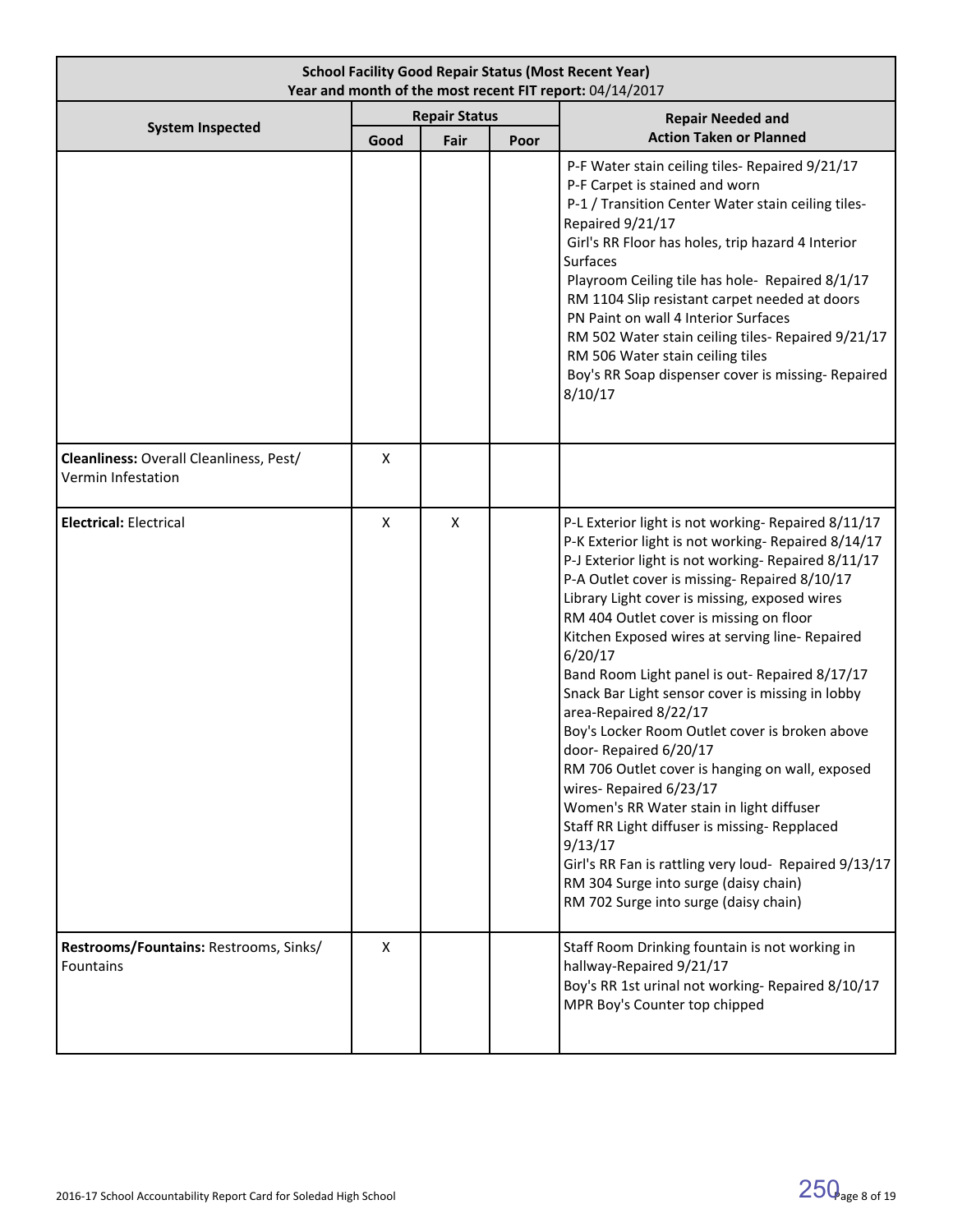| <b>School Facility Good Repair Status (Most Recent Year)</b><br>Year and month of the most recent FIT report: 04/14/2017 |                                      |  |      |                                                                                                                                                                                                                                                                                                                                                                                                                                                                                                                                                                                                                                                                                                                                                                                                                                                                                                                                                                                                                                                                                                                                                                                                                                                                                                                                                                                                                                                                                                                                                                                                                 |  |
|--------------------------------------------------------------------------------------------------------------------------|--------------------------------------|--|------|-----------------------------------------------------------------------------------------------------------------------------------------------------------------------------------------------------------------------------------------------------------------------------------------------------------------------------------------------------------------------------------------------------------------------------------------------------------------------------------------------------------------------------------------------------------------------------------------------------------------------------------------------------------------------------------------------------------------------------------------------------------------------------------------------------------------------------------------------------------------------------------------------------------------------------------------------------------------------------------------------------------------------------------------------------------------------------------------------------------------------------------------------------------------------------------------------------------------------------------------------------------------------------------------------------------------------------------------------------------------------------------------------------------------------------------------------------------------------------------------------------------------------------------------------------------------------------------------------------------------|--|
| <b>System Inspected</b>                                                                                                  | <b>Repair Status</b><br>Good<br>Fair |  | Poor | <b>Repair Needed and</b><br><b>Action Taken or Planned</b>                                                                                                                                                                                                                                                                                                                                                                                                                                                                                                                                                                                                                                                                                                                                                                                                                                                                                                                                                                                                                                                                                                                                                                                                                                                                                                                                                                                                                                                                                                                                                      |  |
| Safety: Fire Safety, Hazardous Materials                                                                                 | X                                    |  |      | Bldg 1000 / RM 1006 Paint is chipping on door-<br>Repaired 8/9/17<br>Men's RR Fire extinguisher is missing in hallway-<br>Repaired 8/9/17<br>Men's RR Paint is chipping on partition-Repaired<br>8/9/17<br>RM 1001 Paint is chipping on door- Repaired<br>8/9/17<br>Men's RR Paint is chipping on partition-Repaired<br>8/9/17<br>P-E Paint is chipping on skirting-Repaired 8/9/17<br>P-D Paint is chipping on skirting- Repaired 8/9/17<br>P-C Paint is chipping on skirting-Repaired 8/9/17<br>P-B Paint is chipping on skirting-Repaired 8/9/17<br>P-A Paint is chipping on skirting-Repaired 8/9/17<br>P-1 / Transition Center No skid paint is peeling on<br>ramp-repaired 8/9/17<br>RM 705 Food stored in bio hazard frig<br>RM 503 Paint is chipping on door- Repaired 8/9/17<br>Men's Restroom Paint is chipping on partition, stall<br>doors-Repaired 8/9/17<br>Bldg 300 / RM 301 Paint is chipping on doors-<br>Repaired 8/9/17<br>RM 302 Paint is chipping on doors- Repaired<br>8/9/17<br>RM 604 Storage Missing fire extinguisher- Installed<br>8/22/17<br>RM 502 Paint is chipping on door-Repaired<br>9/21/17<br>Women's RR Paint is chipping on ceiling<br>Testing A/B Office Paint is chipping on door-<br>Repaired 8/22/17<br>Boy's RR Paint is chipping on stall door-Repaireed<br>8/9/17<br>Girl's Locker Room Paint is chipping on door-<br>Repaired 8/9/17<br>Boy's Locker Room Fire extinguisher cabinet is<br>bent / broker<br>RM 405 Paint is chipping on door-Repaired 8/8/17<br>RM 406 Paint is chipping on door- Repaired 8/9/17<br>RM 404Paint is chipping on door-Repaired8/9/17 |  |
| <b>Structural: Structural Damage, Roofs</b>                                                                              | Χ                                    |  |      | P-E Dry rot on siding- Repaired 7/26/17<br>Weight Room Holes in siding-Repaired 7/25/17                                                                                                                                                                                                                                                                                                                                                                                                                                                                                                                                                                                                                                                                                                                                                                                                                                                                                                                                                                                                                                                                                                                                                                                                                                                                                                                                                                                                                                                                                                                         |  |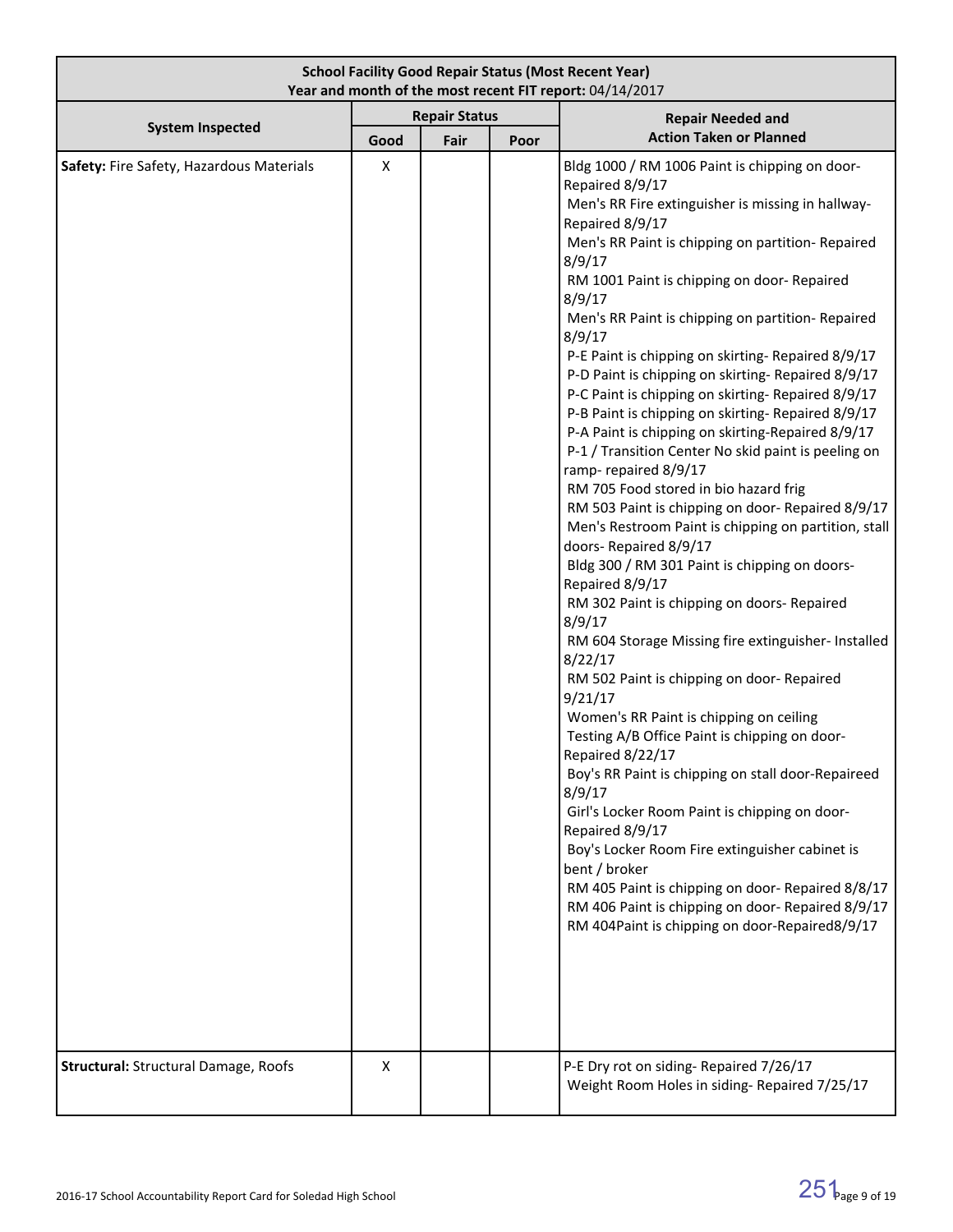| <b>School Facility Good Repair Status (Most Recent Year)</b><br>Year and month of the most recent FIT report: 04/14/2017 |      |                      |      |                                                                                                                                                                                                                                                                                                                                                                                                                                                                                                                                                                                                                                                                                                                                                                                                                                                                                                                                                                                                                                                                                               |  |  |  |
|--------------------------------------------------------------------------------------------------------------------------|------|----------------------|------|-----------------------------------------------------------------------------------------------------------------------------------------------------------------------------------------------------------------------------------------------------------------------------------------------------------------------------------------------------------------------------------------------------------------------------------------------------------------------------------------------------------------------------------------------------------------------------------------------------------------------------------------------------------------------------------------------------------------------------------------------------------------------------------------------------------------------------------------------------------------------------------------------------------------------------------------------------------------------------------------------------------------------------------------------------------------------------------------------|--|--|--|
|                                                                                                                          |      | <b>Repair Status</b> |      | <b>Repair Needed and</b>                                                                                                                                                                                                                                                                                                                                                                                                                                                                                                                                                                                                                                                                                                                                                                                                                                                                                                                                                                                                                                                                      |  |  |  |
| <b>System Inspected</b>                                                                                                  | Good | Fair                 | Poor | <b>Action Taken or Planned</b>                                                                                                                                                                                                                                                                                                                                                                                                                                                                                                                                                                                                                                                                                                                                                                                                                                                                                                                                                                                                                                                                |  |  |  |
| External: Playground/School Grounds,<br>Windows/Doors/Gates/Fences                                                       | X    |                      |      | Admin Area Lock sticks on main entry doors, will<br>not open properly-Repaired 6/30/17<br>Library Door will not open, close properly & lock<br>sticks-Repaired 8/8/17<br>Weight Room Plaster is broken on windows-<br>Repaired 7/21/17<br>Boy's Locker Room Door handle is broken at east<br>exit<br>RM 702 Rusted hole in door- Repaired 9/21/17<br>RM 703 Weather stripping is bent at base of door-<br>Repaired 7/24/17<br>Boy's RR Stall door is bent- Repaired 8/9/17<br>RM 705 Door is rusted with holes-Repaired 9/21/17<br>RM 706 Door is rusted with holes- Repaired<br>9/21/17<br>Girl's RR Stall door is bent- Repaired 7/25/17<br>RM 603 Rusted spots in door-Repaired 9/21/17<br>RM 602 Rust spots on door- Repaired 9/21/17<br>RM 601 Door is rusted with holes- Repaired<br>9/21/17<br>RM 1105 Door lock sticks, will not open properly-<br>Repaired 8/22/17<br>P-B Window screen is torn-Repaired 8/29/17<br>P-A Window screen is torn-Repaired 8/29/17<br>FFA Flies, urine, fecal matter and rats<br>Library Trip hazard at asphalt cement seam at<br>entry-Repaired 7/14/17 |  |  |  |

# **Overall Facility Rating (Most Recent Year)**

| Year and month of the most recent FIT report: 04/14/2017 |                   |  |      |      |  |  |  |
|----------------------------------------------------------|-------------------|--|------|------|--|--|--|
| <b>Overall Rating</b>                                    | Good<br>Exemplary |  | Fair | Poor |  |  |  |
|                                                          |                   |  |      |      |  |  |  |

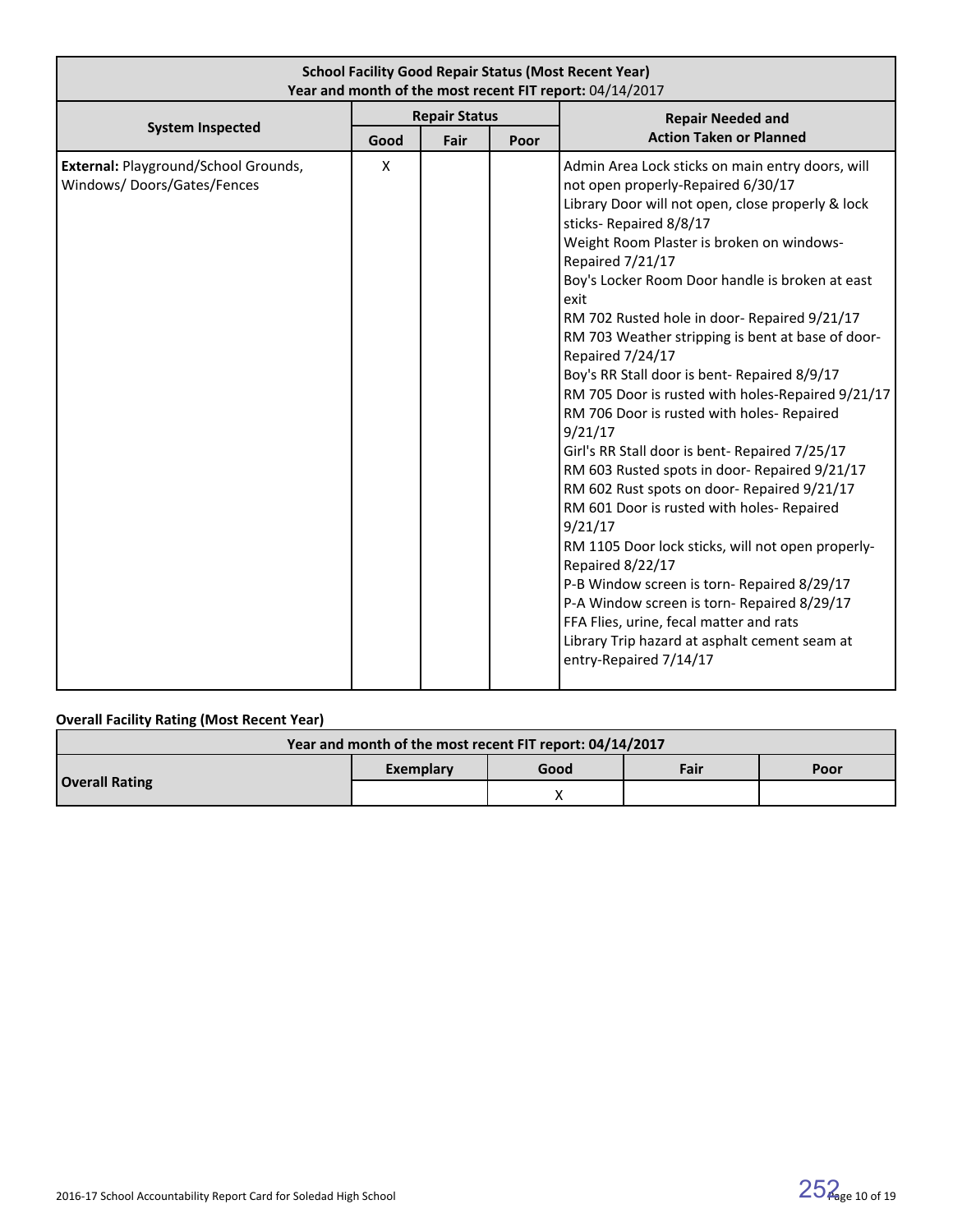# **B. Pupil Outcomes**

# **State Priority: Pupil Achievement**

The SARC provides the following information relevant to the State priority: Pupil Achievement (Priority 4):

- **Statewide assessments** (i.e., California Assessment of Student Performance and Progress [CAASPP] System, which includes the Smarter Balanced Summative Assessments for students in the general education population and the California Alternate Assessments [CAAs] for English language arts/literacy [ELA] and mathematics given in grades three through eight and grade eleven. Only eligible students may participate in the administration of the CAAs. CAAs items are aligned with alternate achievement standards, which are linked with the Common Core State Standards [CCSS] for students with the most significant cognitive disabilities); and
- The percentage of students who have successfully completed courses that satisfy the requirements for entrance to the University of California and the California State University, or career technical education sequences or programs of study.

# **CAASPP Test Results in English Language Arts/Literacy (ELA) and Mathematics for All Students Grades Three through Eight and Grade Eleven**

|                                                                      | Percent of Students Meeting or Exceeding the State Standards<br>$\left(\text{grades }3 - 8 \text{ and } 11\right)$ |               |         |                 |              |         |  |  |
|----------------------------------------------------------------------|--------------------------------------------------------------------------------------------------------------------|---------------|---------|-----------------|--------------|---------|--|--|
| <b>Subject</b>                                                       |                                                                                                                    | <b>School</b> |         | <b>District</b> | <b>State</b> |         |  |  |
|                                                                      | 2015-16                                                                                                            | 2016-17       | 2015-16 | 2016-17         | 2015-16      | 2016-17 |  |  |
| <b>English Language Arts/Literacy</b><br>$\vert$ (grades 3-8 and 11) | 39                                                                                                                 | 47            | 32      | 32              | 48           | 48      |  |  |
| <b>Mathematics</b><br>$\sqrt{grades}$ 3-8 and 11)                    | 16                                                                                                                 |               | 20      | 18              | 36           | 37      |  |  |

Note: Percentages are not calculated when the number of students tested is ten or less, either because the number of students in this category is too small for statistical accuracy or to protect student privacy.

# **CAASPP Test Results in ELA by Student Group**

**Grades Three through Eight and Grade Eleven (School Year 2016-17)**

| <b>Student Group</b>                                 | <b>Total</b><br><b>Enrollment</b>     | <b>Number</b><br><b>Tested</b>        | Percent<br><b>Tested</b>      | Percent<br><b>Met or Exceeded</b>     |
|------------------------------------------------------|---------------------------------------|---------------------------------------|-------------------------------|---------------------------------------|
| <b>All Students</b>                                  | 348                                   | 336                                   | 96.55                         | 46.73                                 |
| Male                                                 | 164                                   | 160                                   | 97.56                         | 37.5                                  |
| Female                                               | 184                                   | 176                                   | 95.65                         | 55.11                                 |
| <b>Black or African American</b>                     | $\hspace{0.05cm}$ – $\hspace{0.05cm}$ | $\qquad \qquad -$                     | $-\!$ $\!-$                   | --                                    |
| American Indian or Alaska Native                     | $\qquad \qquad -$                     | $\hspace{0.05cm}$ – $\hspace{0.05cm}$ | $\hspace{0.05cm} \textbf{--}$ | $\hspace{0.05cm}$ – $\hspace{0.05cm}$ |
| Asian                                                | --                                    | $-$                                   | $-$                           | --                                    |
| <b>Filipino</b>                                      | --                                    | --                                    | --                            |                                       |
| <b>Hispanic or Latino</b>                            | 325                                   | 314                                   | 96.62                         | 44.9                                  |
| White                                                | 12                                    | 11                                    | 91.67                         | 63.64                                 |
| <b>Two or More Races</b>                             | --                                    | $\qquad \qquad -$                     |                               |                                       |
| <b>Socioeconomically Disadvantaged</b>               | 297                                   | 287                                   | 96.63                         | 43.9                                  |
| <b>English Learners</b>                              | 94                                    | 90                                    | 95.74                         | 7.78                                  |
| <b>Students with Disabilities</b>                    | 24                                    | 20                                    | 83.33                         | 20                                    |
| <b>Students Receiving Migrant Education Services</b> | 11                                    | 11                                    | 100                           | 27.27                                 |
| <b>Foster Youth</b>                                  | $\hspace{0.05cm}$ – $\hspace{0.05cm}$ | $-\!$ $\!-$                           | $-\!$ $\!-$                   | $-$                                   |

Note: ELA test results include the Smarter Balanced Summative Assessment and the CAA. The "Percent Met or Exceeded" is calculated by taking the total number of students who met or exceeded the standard on the Smarter Balanced Summative Assessment plus the total number of students who met the standard (i.e., achieved Level 3–Alternate) on the CAAs divided by the total number of students who participated in both assessments.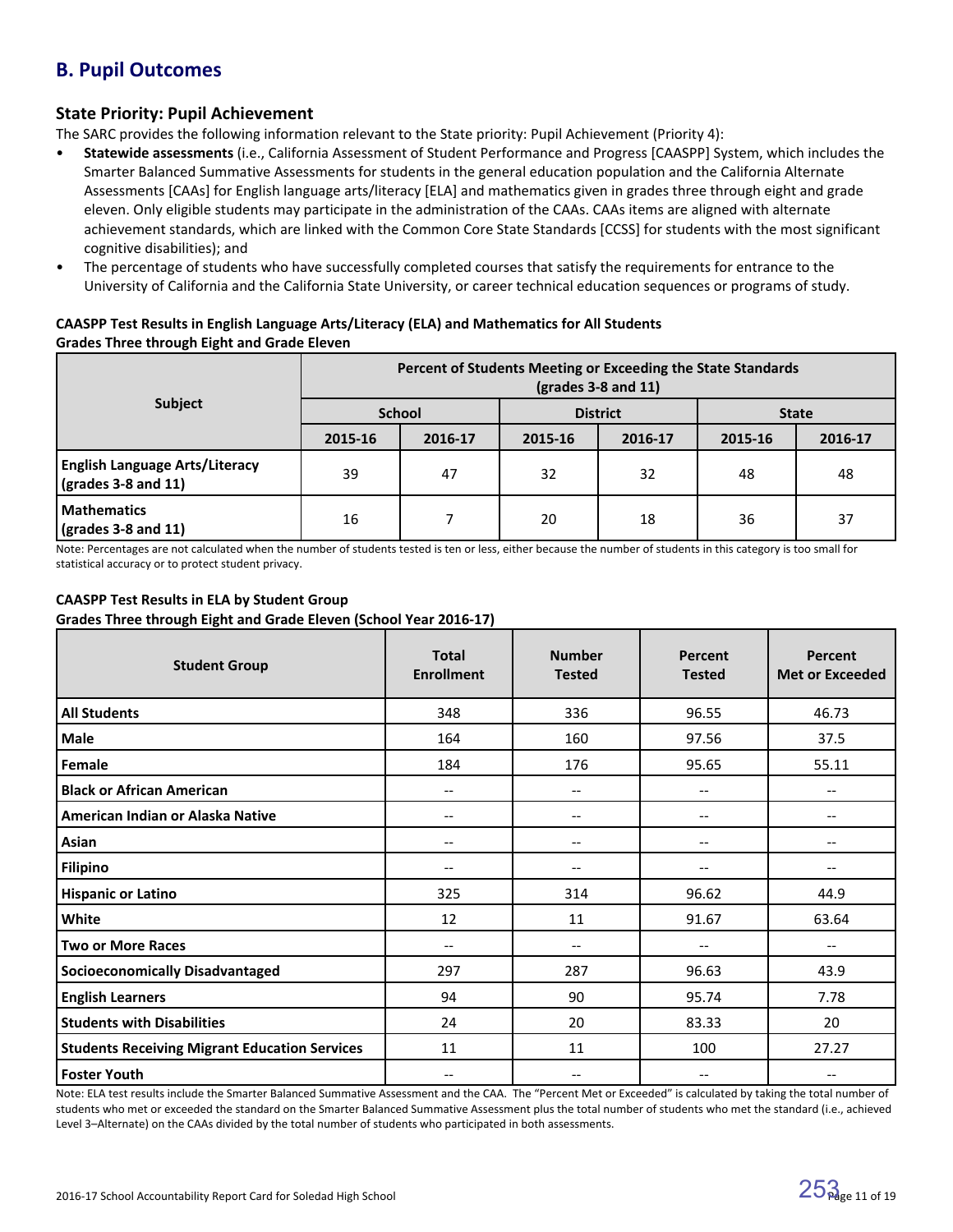Note: Double dashes (--) appear in the table when the number of students is ten or less, either because the number of students in this category is too small for statistical accuracy or to protect student privacy.

Note: The number of students tested includes all students who participated in the test whether they received a score or not; however, the number of students tested is not the number that was used to calculate the achievement level percentages. The achievement level percentages are calculated using only students who received scores.

| <b>Student Group</b>                                 | <b>Total</b><br><b>Enrollment</b> | <b>Number</b><br><b>Tested</b> | Percent<br><b>Tested</b> | Percent<br><b>Met or Exceeded</b> |
|------------------------------------------------------|-----------------------------------|--------------------------------|--------------------------|-----------------------------------|
| <b>All Students</b>                                  | 347                               | 338                            | 97.41                    | 6.53                              |
| <b>Male</b>                                          | 164                               | 160                            | 97.56                    | 6.88                              |
| Female                                               | 183                               | 178                            | 97.27                    | 6.21                              |
| <b>Black or African American</b>                     | --                                | $\overline{\phantom{m}}$       | --                       |                                   |
| American Indian or Alaska Native                     | --                                | $-\!$ $\!-$                    | --                       |                                   |
| Asian                                                | $-$                               | $\overline{\phantom{a}}$       | --                       |                                   |
| <b>Filipino</b>                                      |                                   | --                             |                          |                                   |
| <b>Hispanic or Latino</b>                            | 324                               | 316                            | 97.53                    | 6.67                              |
| White                                                | 12                                | 11                             | 91.67                    | 9.09                              |
| <b>Two or More Races</b>                             | --                                | $\qquad \qquad -$              | --                       | --                                |
| <b>Socioeconomically Disadvantaged</b>               | 296                               | 289                            | 97.64                    | 6.25                              |
| <b>English Learners</b>                              | 93                                | 90                             | 96.77                    | 0                                 |
| <b>Students with Disabilities</b>                    | 24                                | 21                             | 87.5                     | $\mathbf{0}$                      |
| <b>Students Receiving Migrant Education Services</b> | 11                                | 11                             | 100                      | 18.18                             |
| <b>Foster Youth</b>                                  | --                                | $-$                            | --                       |                                   |

### **CAASPP Test Results in Mathematics by Student Group Grades Three through Eight and Grade Eleven (School Year 2016-17)**

Note: Mathematics test results include the Smarter Balanced Summative Assessment and the CAA. The "Percent Met or Exceeded" is calculated by taking the total number of students who met or exceeded the standard on the Smarter Balanced Summative Assessment plus the total number of students who met the standard (i.e., achieved Level 3–Alternate) on the CAAs divided by the total number of students who participated in both assessments.

Note: Double dashes (--) appear in the table when the number of students is ten or less, either because the number of students in this category is too small for statistical accuracy or to protect student privacy.

Note: The number of students tested includes all students who participated in the test whether they received a score or not; however, the number of students tested is not the number that was used to calculate the achievement level percentages. The achievement level percentages are calculated using only students who received scores.

# **CAASPP Test Results in Science for All Students**

#### **Grades Five, Eight, and Ten**

|                               | Percent of Students Scoring at Proficient or Advanced |               |         |                 |              |         |  |
|-------------------------------|-------------------------------------------------------|---------------|---------|-----------------|--------------|---------|--|
| <b>Subject</b>                |                                                       | <b>School</b> |         | <b>District</b> | <b>State</b> |         |  |
|                               | 2014-15                                               | 2015-16       | 2014-15 | 2015-16         | 2014-15      | 2015-16 |  |
| Science (grades 5, 8, and 10) | 30                                                    | 24            | 41      | 32              | 60           | 56      |  |

Note: Science test results include California Standards Tests (CSTs), California Modified Assessment (CMA), and California Alternate Performance Assessment (CAPA) in grades five, eight, and ten.

Note: Scores are not shown when the number of students tested is ten or less, either because the number of students in this category is too small for statistical accuracy or to protect student privacy.

Note: The 2016-17 data are not available. The California Department of Education is developing a new science assessment based on the Next Generation Science Standards for California Public Schools (CA NGSS). The new California Science Test (CAST) was piloted in spring 2017. The CST and CMA for Science will no longer be administered.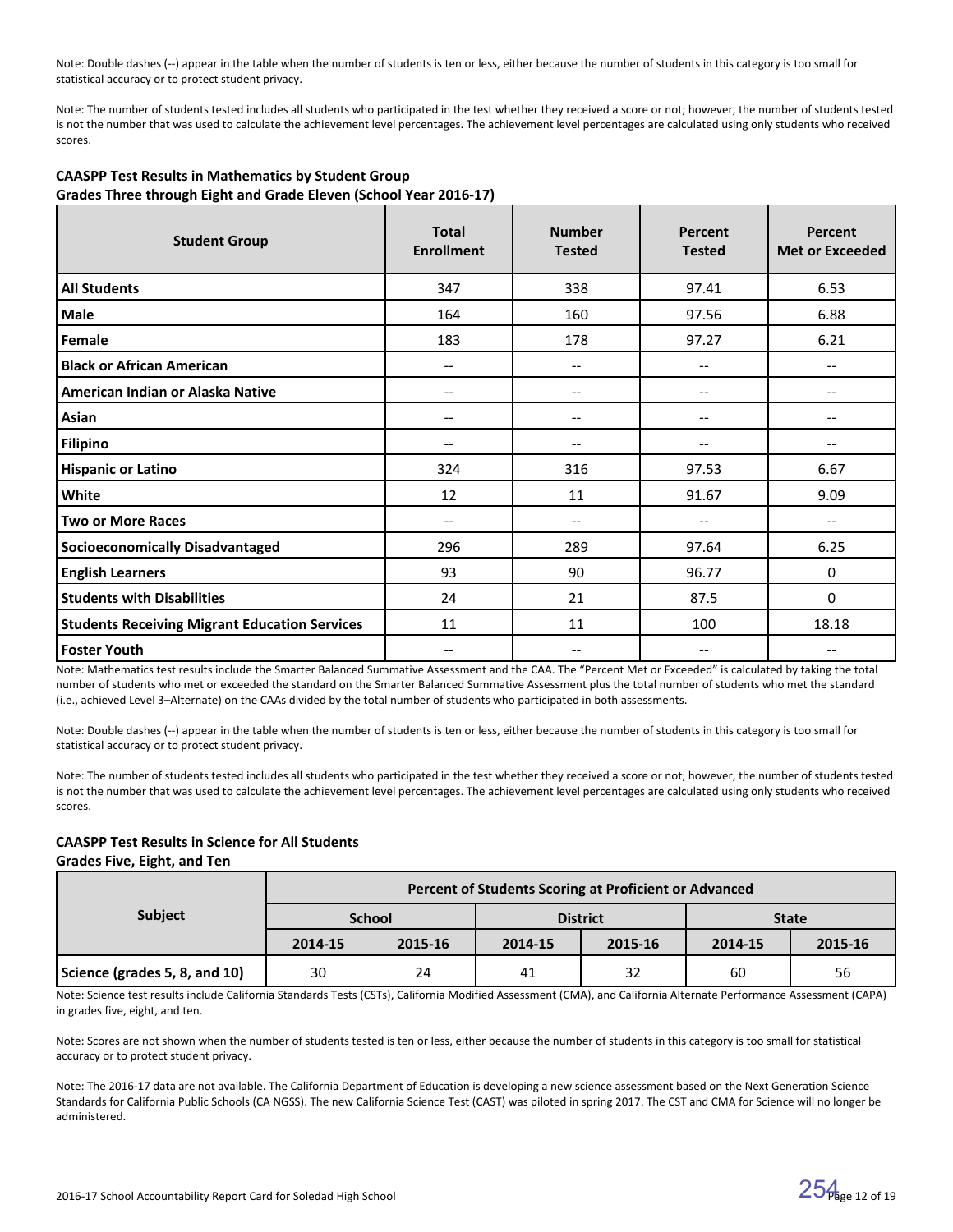CTE Programs Offered at Soledad High School:

Soledad High School aims for 100% of students to graduate college and career ready and to have completed A-G requirements for entry into CSU and UC schools.

We have a Health Occupations program focusing upon Dental Assistants, a Culinary Program, a Construction Pathway, and three separate pathways in our Agricultural Academy.

 We have a NJROTC program that serves over 200 students each year and many graduates pursue a military career after graduating from Soledad High School

In addition, Soledad High School has adopted an academy model to better serve our students. Our surrounding area of Soledad indicates the need to have graduates prepared in the Health and Public Services industries, the Agriculture industry, and as a result of our close proximity to San Jose we intend to have a STEAM academy, Science, Technology, Engineering, and Arts through Math Academy.

 When students begin high school at SHS as ninth graders they are in a Ninth Grade House. This small school academy gives students electives in their chosen area so they are ready to select an academy beginning in the tenth grade.

### **Career Technical Education Participation (School Year 2016-17)**

| <b>Measure</b>                                                                                           | <b>CTE Program</b><br>Participation |  |  |  |  |
|----------------------------------------------------------------------------------------------------------|-------------------------------------|--|--|--|--|
| Number of pupils participating in CTE                                                                    |                                     |  |  |  |  |
| % of pupils completing a CTE program and earning a high school diploma                                   |                                     |  |  |  |  |
| √ of CTE courses sequenced or articulated between the school and institutions of postsecondary education | 0%                                  |  |  |  |  |

### **Courses for University of California (UC) and/or California State University (CSU) Admission**

| <b>UC/CSU Course Measure</b>                                              | Percent |
|---------------------------------------------------------------------------|---------|
| 2016–17 Pupils Enrolled in Courses Required for UC/CSU Admission          | 99.32   |
| 2015-16 Graduates Who Completed All Courses Required for UC/CSU Admission | 33.1    |

# **State Priority: Other Pupil Outcomes**

The SARC provides the following information relevant to the State priority: Other Pupil Outcomes (Priority 8):

Pupil outcomes in the subject areas of physical education.

#### **California Physical Fitness Test Results (School Year 2016-17)**

| Grade                                 | <b>Percent of Students Meeting Fitness Standards</b> |                              |                             |  |  |  |
|---------------------------------------|------------------------------------------------------|------------------------------|-----------------------------|--|--|--|
| Level<br><b>Four of Six Standards</b> |                                                      | <b>Five of Six Standards</b> | <b>Six of Six Standards</b> |  |  |  |
|                                       | 14.5                                                 | 34.3                         | 35.4                        |  |  |  |

Note: Percentages are not calculated when the number of students tested is ten or less, either because the number of students in this category is too small for statistical accuracy or to protect student privacy.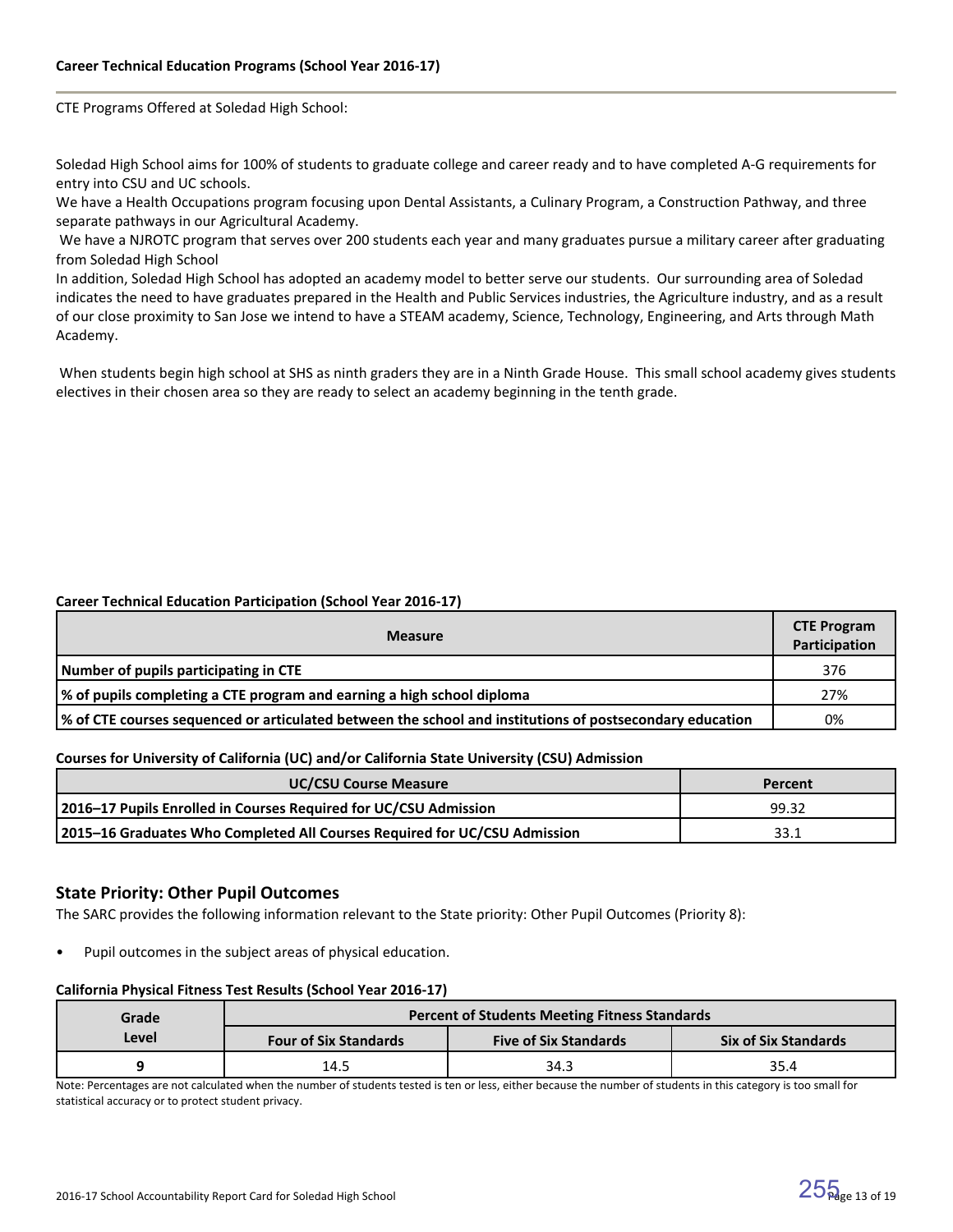# **C. Engagement**

# **State Priority: Parental Involvement**

The SARC provides the following information relevant to the State priority: Parental Involvement (Priority 3):

• Efforts the school district makes to seek parent input in making decisions for the school district and each schoolsite.

### **Opportunities for Parental Involvement (School Year 2017-18)**

Parents have many opportunities for involvement in the school. They include:

 Our school has recently completed their WASC (Western Association of Schools and Colleges) self-study, and received a six year accreditation. A large factor in this was the WASC parent group working with staff and helping to drive the instructional program on our campus. This parent group has transitioned into the Aztec Parent Group which meets monthly to discuss programs and make classroom visits.

### School Site Council (SSC)

SSC, which includes faculty and parents that meet to advise the principal on categorical expenditures, implementation of the School Site Plan, writing of grants and Professional Development Planning. Meetings are held once a month.

### English Learners Advisory Council (ELAC)

ELAC includes Parents of English Learners. It meets to advise the Principal and the SSC on services provided to EL students. These meetings are held four times a year and dates are posted on the school website.

### Athletic Boosters

Athletic boosters is open to all parents of high school athletes. This group plans fundraising activities, recognition events, and sports banquets in support of the high school athletic and extra curricular programs. These meetings are held on a monthly basis.

### FFA Boosters (FFA)

The FFA parent booster organization supports our Agricultural program and students and is an opportunity for parents to work with students and staff to benefit students and the community.

### Parent Teacher Conference Nights (PTCs)

PTCs are held twice a year in the SHS multi-purpose room. It is an opportunity for parents to meet with each of their student's teachers to review grades and plan intervention in cases, which the student is not doing well. These are held twice a year, following Term 1 and Term 3 progress reporting.

### Back to School Night (BTSN)

BTSN begins with a brief general assembly for introductions and remarks by administrative staff. Then, with each teacher stationed in his/her classroom, parents follow an abbreviated class schedule to meet with each of the student's teachers. This is usually held in early October.

# **State Priority: Pupil Engagement**

The SARC provides the following information relevant to the State priority: Pupil Engagement (Priority 5):

- High school dropout rates; and
- High school graduation rates.

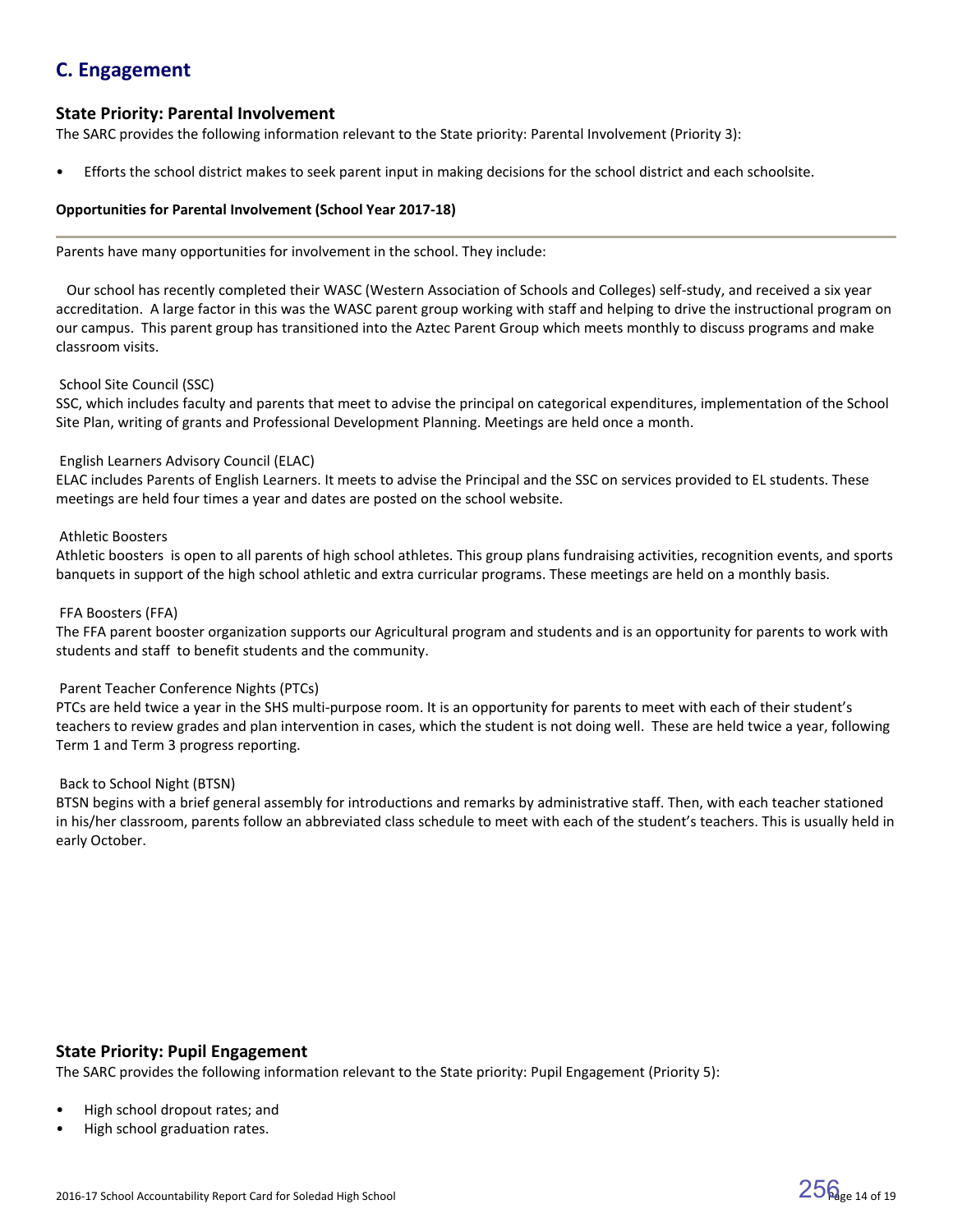# **Dropout Rate and Graduation Rate (Four-Year Cohort Rate)**

|                        | <b>School</b> |         |         | <b>District</b> |         |         | <b>State</b> |         |         |
|------------------------|---------------|---------|---------|-----------------|---------|---------|--------------|---------|---------|
| <b>Indicator</b>       | 2013-14       | 2014-15 | 2015-16 | 2013-14         | 2014-15 | 2015-16 | 2013-14      | 2014-15 | 2015-16 |
| Dropout Rate           | 7.5           | 9.3     | 3.9     | 11.9            | 10.6    | 4.1     | 11.5         | 10.7    | 9.7     |
| <b>Graduation Rate</b> | 90.07         | 87.14   | 94.1    | 79.6            | 85.2    | 93.4    | 80.95        | 82.27   | 83.77   |

# **Completion of High School Graduation Requirements - Graduating Class of 2016 (One-Year Rate)**

|                                         | <b>Graduating Class of 2016</b> |                 |              |  |  |
|-----------------------------------------|---------------------------------|-----------------|--------------|--|--|
| Group                                   | <b>School</b>                   | <b>District</b> | <b>State</b> |  |  |
| <b>All Students</b>                     | 95.71                           | 98.4            | 87.11        |  |  |
| <b>Black or African American</b>        | 100                             | 100             | 79.19        |  |  |
| American Indian or Alaska Native        | 0                               | 0               | 80.17        |  |  |
| Asian                                   | 100                             | 100             | 94.42        |  |  |
| <b>Filipino</b>                         | 100                             | 100             | 93.76        |  |  |
| <b>Hispanic or Latino</b>               | 95.41                           | 98.29           | 84.58        |  |  |
| <b>Native Hawaiian/Pacific Islander</b> | 0                               | $\Omega$        | 86.57        |  |  |
| White                                   | 100                             | 100             | 90.99        |  |  |
| <b>Two or More Races</b>                | 100                             | 100             | 90.59        |  |  |
| <b>Socioeconomically Disadvantaged</b>  | 100                             | 100             | 63.9         |  |  |
| <b>English Learners</b>                 | 70.91                           | 73.33           | 55.44        |  |  |
| <b>Students with Disabilities</b>       | 100                             | 100             | 85.45        |  |  |
| <b>Foster Youth</b>                     | 0                               | 0               | 68.19        |  |  |

# **State Priority: School Climate**

The SARC provides the following information relevant to the State priority: School Climate (Priority 6):

- Pupil suspension rates;
- Pupil expulsion rates; and
- Other local measures on the sense of safety.

# **Suspensions and Expulsions**

|                    | <b>School</b> |         |         | <b>District</b> |         |         | <b>State</b> |         |         |
|--------------------|---------------|---------|---------|-----------------|---------|---------|--------------|---------|---------|
| Rate               | 2014-15       | 2015-16 | 2016-17 | 2014-15         | 2015-16 | 2016-17 | 2014-15      | 2015-16 | 2016-17 |
| <b>Suspensions</b> | 4.3           | 5.3     | 6.1     | 3.2             | 3.9     | 4.3     | 3.8          | 3.7     | 3.6     |
| <b>Expulsions</b>  | 0.0           | 0.0     | 0.0     | 0.0             | 0.0     | 0.0     | 0.1          | 0.1     | 0.1     |

# **School Safety Plan (School Year 2017-18)**

# INCIDENT COMMAND SYSTEM (ICS) FROM SCHOOL SITE LEVEL

 Each school site is required to establish and maintain five Crisis Teams. The five Crisis Teams are to be coordinated by the site Incident Commander. The five Crisis Teams include: Communications Team, Student Release and Crowd Control Team, First Aid and Basic Needs Team, Student and Staff Safety Team, Facilities Team. These teams fall under the coordination of a site level Incident Commander and they function as the response structure.

 Our main concern of course is maintaining a positive climate and safe campus. The Soledad Police Department continues to be an instrumental collaborative partner with our district, especially in updating our Cooperative Guide for Preventing and Responding to School Violence manual. This is our procedures manual if we ever have the unfortunate luck of experiencing any kind of school violence emergency on campus. The Soledad Police Department periodically conducts multi-agency training on our campus during winter and spring breaks. They also simulate a mock school shooter emergency. From these training exercises, they come back to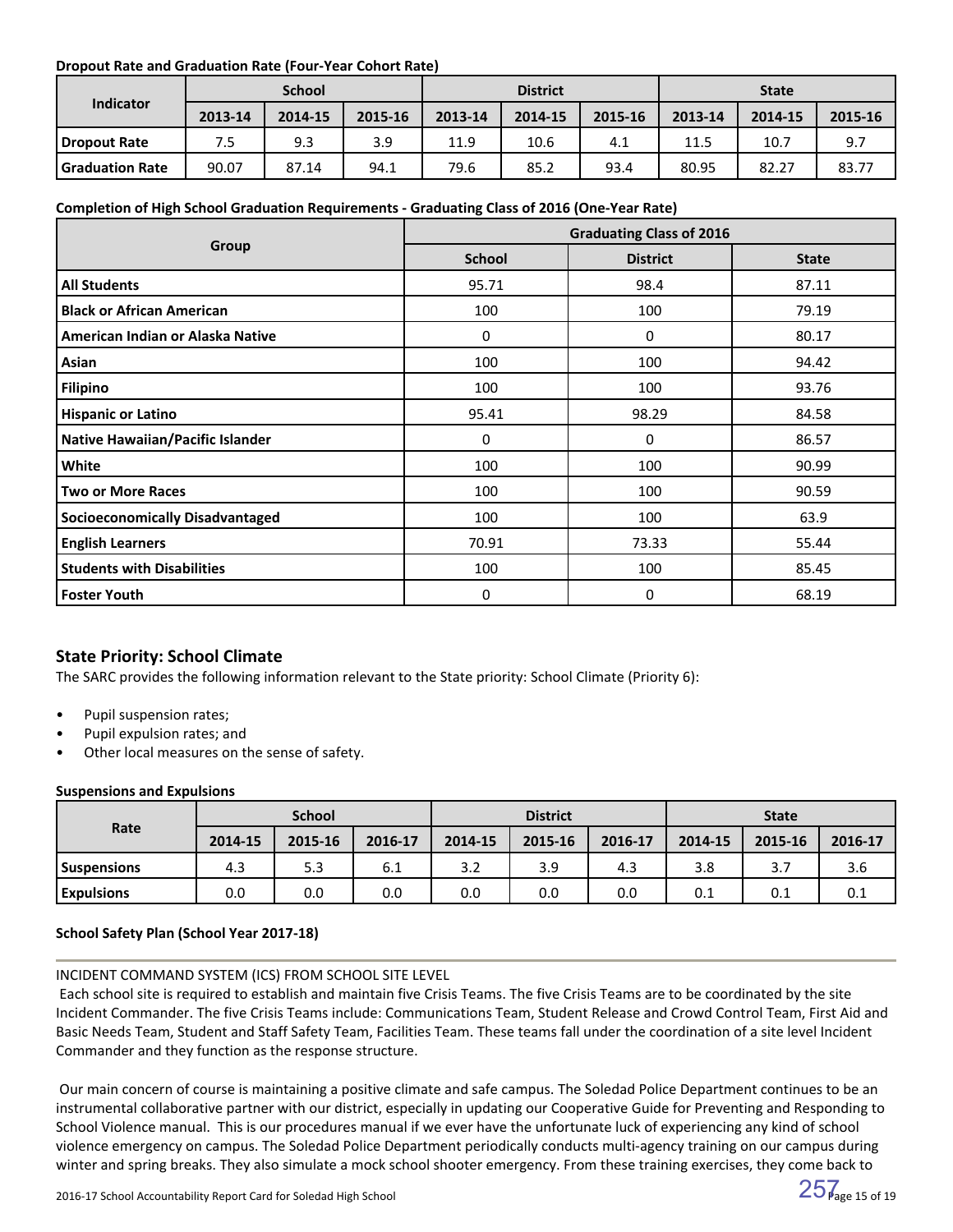the safety committee with suggestions to improve our safety plan. Both the school safety plan and the violence emergency plan are important manuals to us. They are living documents that are constantly looked at and updated as different situations arise. This year, Soledad Unified School District and the Soledad Police Department entered into an agreement to place and School Resource Officer in the community who works with the high school staff and students.

 The other major element to our overall plan is to provide for ongoing staff development for school safety. We send at least one member of the safety committee to appropriate trainings that are offered throughout the state. For example, this year we have sent members of the Instructional Leadership Team to participate in Active Shooter training. In turn, they come back and report to the safety committee on the latest information that they have learned in their training. This feedback provides the safety committee with valuable insight in dealing with particular issues that affect our school site. Our goal is to try and stay informed of the latest information, laws, trends, and tools available to schools.

### General:

 The district takes great efforts to ensure that all schools are clean, safe, and functional. To assist in this effort, the district uses a facility survey instrument developed by the State of California Office of Public School Construction. The result of this survey is available at the school office and at the district office.

 Below is more specific information on the condition of the school and the efforts made to ensure that students are provided with a clean, safe, and functional learning environment.

# Age of School/Buildings:

 Soledad High School Facilities were built in two phases. The first phase which opened in August 1999 included 4 classroom buildings, a multi-purpose room attached to a large gym and athletic facilities, an administrative office building and a large library built for combined use as the high school library and community library for Soledad. In 2001, three other classroom buildings were completed along with a dedicated building for a NJROTC program. Each classroom building has four traditional classrooms and two labs. The labs have different purposed uses depending on their location.

 We currently have over 60 classrooms and look forward to adding a science building to suit the needs of our constantly growing student population.

# **D. Other SARC Information**

The information in this section is required to be in the SARC but is not included in the state priorities for LCFF.

### **Federal Intervention Program (School Year 2017-18)**

| <b>Indicator</b>                                    | <b>School</b> | <b>District</b> |
|-----------------------------------------------------|---------------|-----------------|
| <b>Program Improvement Status</b>                   | $In$ PI       | $In$ PI         |
| <b>First Year of Program Improvement</b>            | 2003-2004     | 2007-2008       |
| Year in Program Improvement*                        | Year 5        | Year 3          |
| Number of Schools Currently in Program Improvement  | N/A           |                 |
| Percent of Schools Currently in Program Improvement | N/A           | 62.5            |

Note: Cells with N/A values do not require data.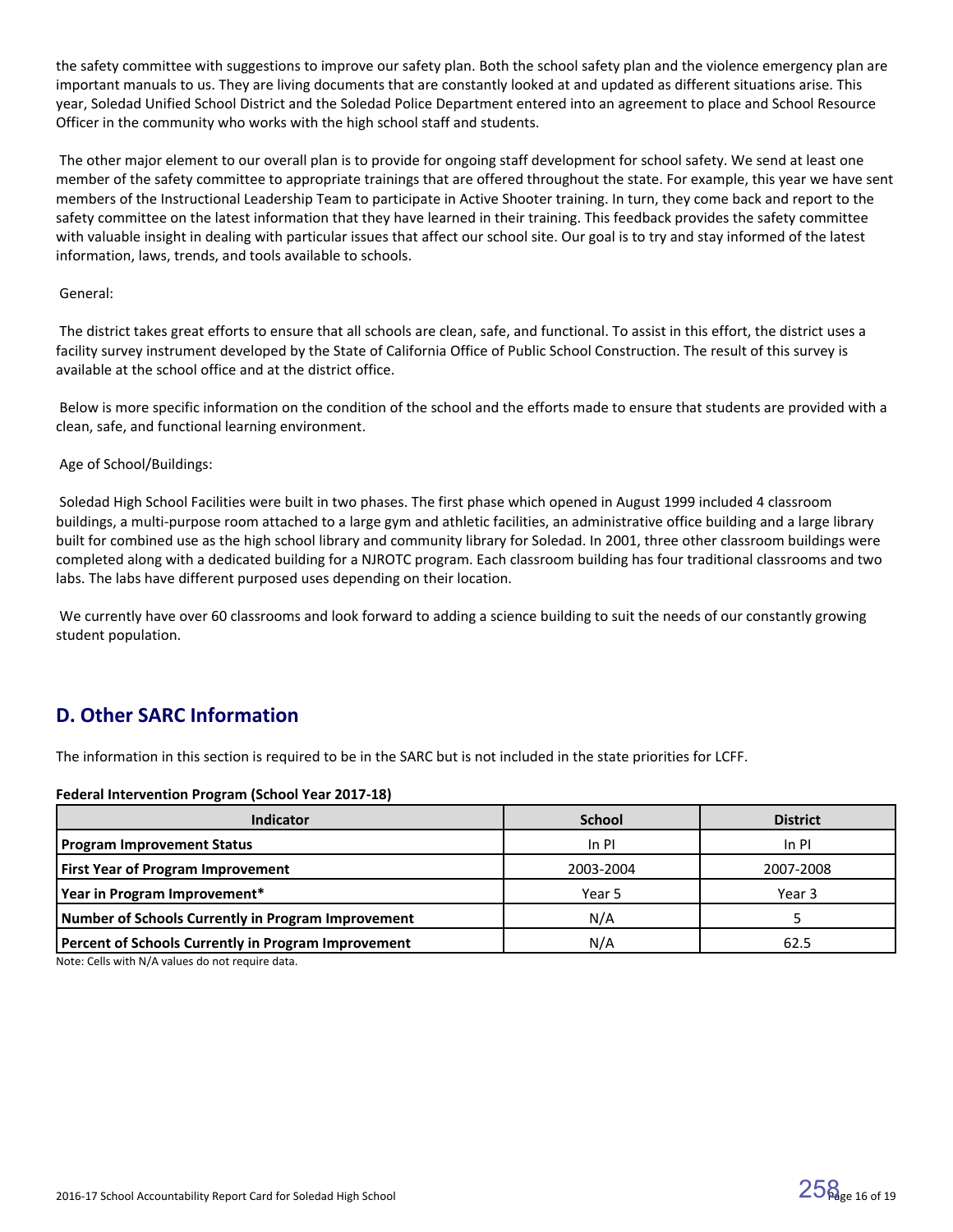### **Average Class Size and Class Size Distribution (Secondary)**

|                    |                             |                             | 2014-15 |                                     | 2015-16                     |                                     |           | 2016-17 |                             |          |           |       |
|--------------------|-----------------------------|-----------------------------|---------|-------------------------------------|-----------------------------|-------------------------------------|-----------|---------|-----------------------------|----------|-----------|-------|
| Subject            | Avg.                        | <b>Number of Classrooms</b> |         | <b>Number of Classrooms</b><br>Avg. |                             | <b>Number of Classrooms</b><br>Avg. |           |         |                             |          |           |       |
|                    | <b>Class</b><br><b>Size</b> | $1 - 22$                    | 23-32   | $33+$                               | <b>Class</b><br><b>Size</b> | $1-22$                              | $23 - 32$ | $33+$   | <b>Class</b><br><b>Size</b> | $1 - 22$ | $23 - 32$ | $33+$ |
| <b>English</b>     | 25                          | 21                          | 29      | 19                                  | 27                          | 14                                  | 32        | 15      | 29                          | 9        | 23        | 22    |
| <b>Mathematics</b> | 28                          | 11                          | 21      | 20                                  | 29                          |                                     | 22        | 20      | 31                          | 4        | 18        | 23    |
| Science            | 28                          | 8                           | 10      | 16                                  | 32                          | 2                                   | 13        | 14      | 30                          | 3        | 17        | 16    |
| Social Science     | 25                          | 14                          | 15      | 16                                  | 27                          | 8                                   | 15        | 16      | 29                          | 6        | 19        | 12    |

Note: Number of classes indicates how many classrooms fall into each size category (a range of total students per classroom). At the secondary school level, this information is reported by subject area rather than grade level.

### **Academic Counselors and Other Support Staff (School Year 2016-17)**

| <b>Title</b>                                               | <b>Number of FTE</b><br><b>Assigned to School</b> | <b>Average Number of Students per</b><br><b>Academic Counselor</b> |
|------------------------------------------------------------|---------------------------------------------------|--------------------------------------------------------------------|
| <b>Academic Counselor</b>                                  | 4                                                 | 375                                                                |
| <b>Counselor (Social/Behavioral or Career Development)</b> |                                                   | N/A                                                                |
| Library Media Teacher (Librarian)                          | 0                                                 | N/A                                                                |
| Library Media Services Staff (Paraprofessional)            |                                                   | N/A                                                                |
| Psychologist                                               |                                                   | N/A                                                                |
| <b>Social Worker</b>                                       | 0                                                 | N/A                                                                |
| l Nurse                                                    | 0.125                                             | N/A                                                                |
| <b>Speech/Language/Hearing Specialist</b>                  | 1.2                                               | N/A                                                                |
| <b>Resource Specialist</b>                                 | 0                                                 | N/A                                                                |
| Other                                                      | 0                                                 | N/A                                                                |

Note: Cells with N/A values do not require data.

\*One Full Time Equivalent (FTE) equals one staff member working full time; one FTE could also represent two staff members who each work 50 percent of full time.

### **Expenditures per Pupil and School Site Teacher Salaries (Fiscal Year 2015-16)**

|                                                     | <b>Expenditures Per Pupil</b> | Average                            |                               |                                 |
|-----------------------------------------------------|-------------------------------|------------------------------------|-------------------------------|---------------------------------|
| Level                                               | <b>Total</b>                  | Supplemental/<br><b>Restricted</b> | Basic/<br><b>Unrestricted</b> | <b>Teacher</b><br><b>Salary</b> |
| <b>School Site</b>                                  | \$5,785.00                    | \$924.00                           | \$4,861.00                    | \$65,000                        |
| <b>District</b>                                     | N/A                           | N/A                                | \$10,495                      | \$67,532                        |
| <b>Percent Difference: School Site and District</b> | N/A                           | N/A                                | $-53.7$                       | $-3.7$                          |
| <b>State</b>                                        | N/A                           | N/A                                | \$6,574                       | \$69,649                        |
| <b>Percent Difference: School Site and State</b>    | N/A                           | N/A                                | $-26.1$                       | $-6.7$                          |

Note: Cells with N/A values do not require data.

### **Types of Services Funded (Fiscal Year 2016-17)**

Type of services funded

Soledad High School Students benefit from the following specialized services:

1:1 ipad devices for technological education and college and career readiness

Special Education

Common Core Implementation funding

LCAP funding

Family Student Support Coordinator and Liaison

Resource Specialist or Special Day Class services

Supplemental Educational Services (SES)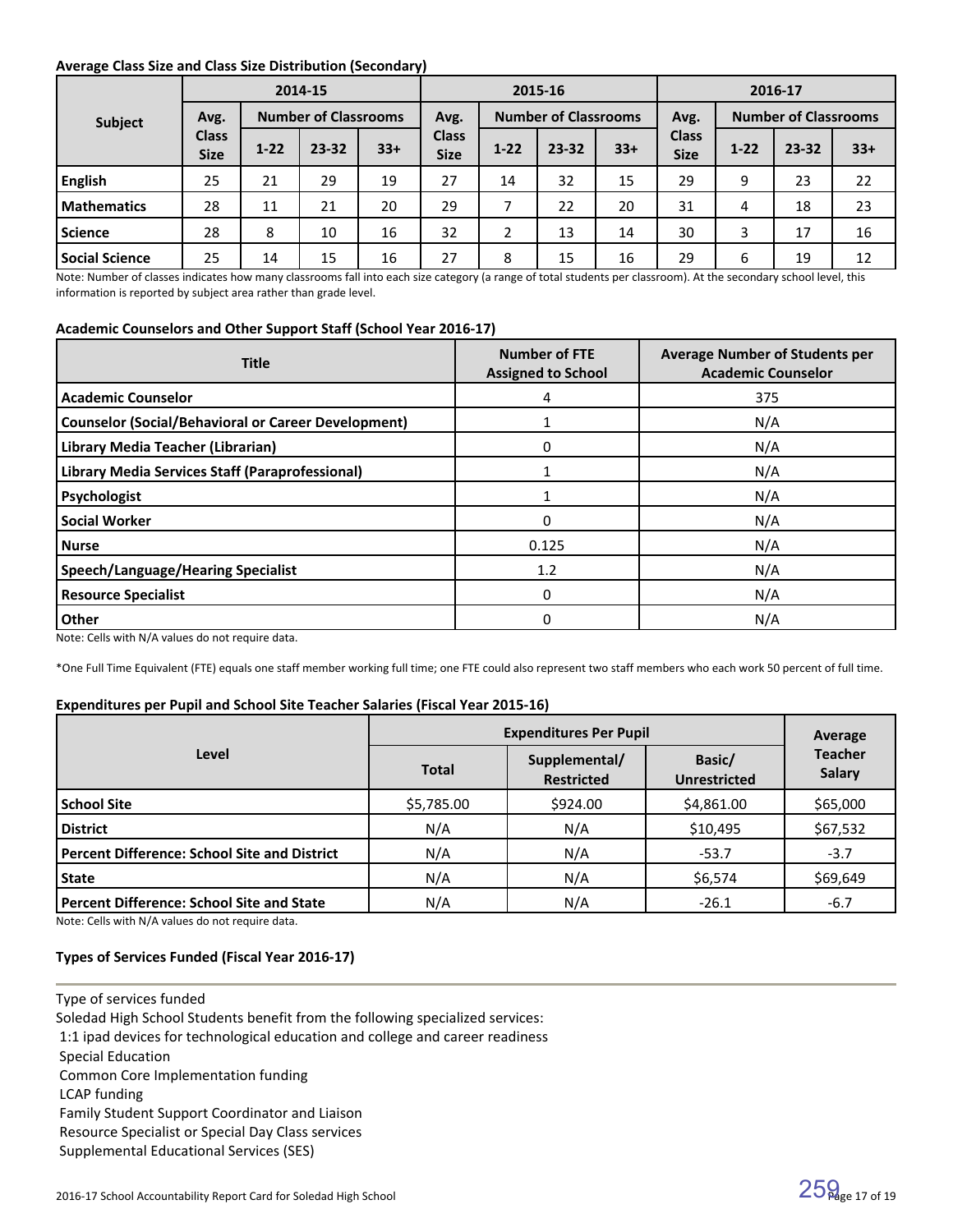Perkins Funding Vocational Education Agriculture Incentive Grant Funds materials and serviced for the Agriculture and Future Farmers of America Services for students who are low-performing in Reading, Language or Math as measured by standardized tests. (In 2004, Soledad High School was granted school wide Title I status) Migrant Education

 Course/credit make-up opportunities for students who have moved within the last three years due to parent employment Common Core State Standards Professional Development

Professional Development for Math and Science teachers

Services for low-performing and Limited English students

Four-year planning for students

Purchase of high school level reference materials for the library

School Community Policing Partnership Program

Funds School Resource Officer, Youth Intervention Services Counselor, Drug Resource Counselor, Conflict Resolution Training

### **Teacher and Administrative Salaries (Fiscal Year 2015-16)**

| <b>Category</b>                               | <b>District Amount</b> | <b>State Average for Districts In Same Category</b> |
|-----------------------------------------------|------------------------|-----------------------------------------------------|
| <b>Beginning Teacher Salary</b>               | \$45,942               | \$44,144                                            |
| <b>Mid-Range Teacher Salary</b>               | \$68,143               | \$69,119                                            |
| <b>Highest Teacher Salary</b>                 | \$98,957               | \$86,005                                            |
| <b>Average Principal Salary (Elementary)</b>  | \$101,348              | \$106,785                                           |
| <b>Average Principal Salary (Middle)</b>      | \$106,971              | \$111,569                                           |
| <b>Average Principal Salary (High)</b>        | \$130,051              | \$121,395                                           |
| <b>Superintendent Salary</b>                  | \$187,200              | \$178,104                                           |
| <b>Percent of Budget for Teacher Salaries</b> | 30%                    | 34%                                                 |
| Percent of Budget for Administrative Salaries | 7%                     | 6%                                                  |

For detailed information on salaries, see the CDE Certificated Salaries & Benefits Web page at [http://www.cde.ca.gov/ds/fd/cs/.](http://www.cde.ca.gov/ds/fd/cs/)

# **Advanced Placement (AP) Courses (School Year 2016-17)**

| <b>Subject</b>                  | Number of AP Courses Offered* | <b>Percent of Students In AP Courses</b> |
|---------------------------------|-------------------------------|------------------------------------------|
| <b>Computer Science</b>         |                               | N/A                                      |
| <b>English</b>                  |                               | N/A                                      |
| <b>Fine and Performing Arts</b> |                               | N/A                                      |
| <b>Foreign Language</b>         |                               | N/A                                      |
| <b>Mathematics</b>              |                               | N/A                                      |
| <b>Science</b>                  |                               | N/A                                      |
| <b>Social Science</b>           |                               | N/A                                      |
| <b>All courses</b>              | 8                             | 17.7                                     |

Cells with N/A values do not require data.

\*Where there are student course enrollments of at least one student.

### **Professional Development (Most Recent Three Years)**

Soledad High School is focused on goals in our Single Plan for Student Achievement and our Local Control Accountability Plan. Staff development is delivered during the school day during district provided directive time, after school during the weekly early student release day, during staff meetings, and during non-student days.

Graduation, A-G course completion rates, benchmark, and other assessment data are used to determine the focus of professional development.